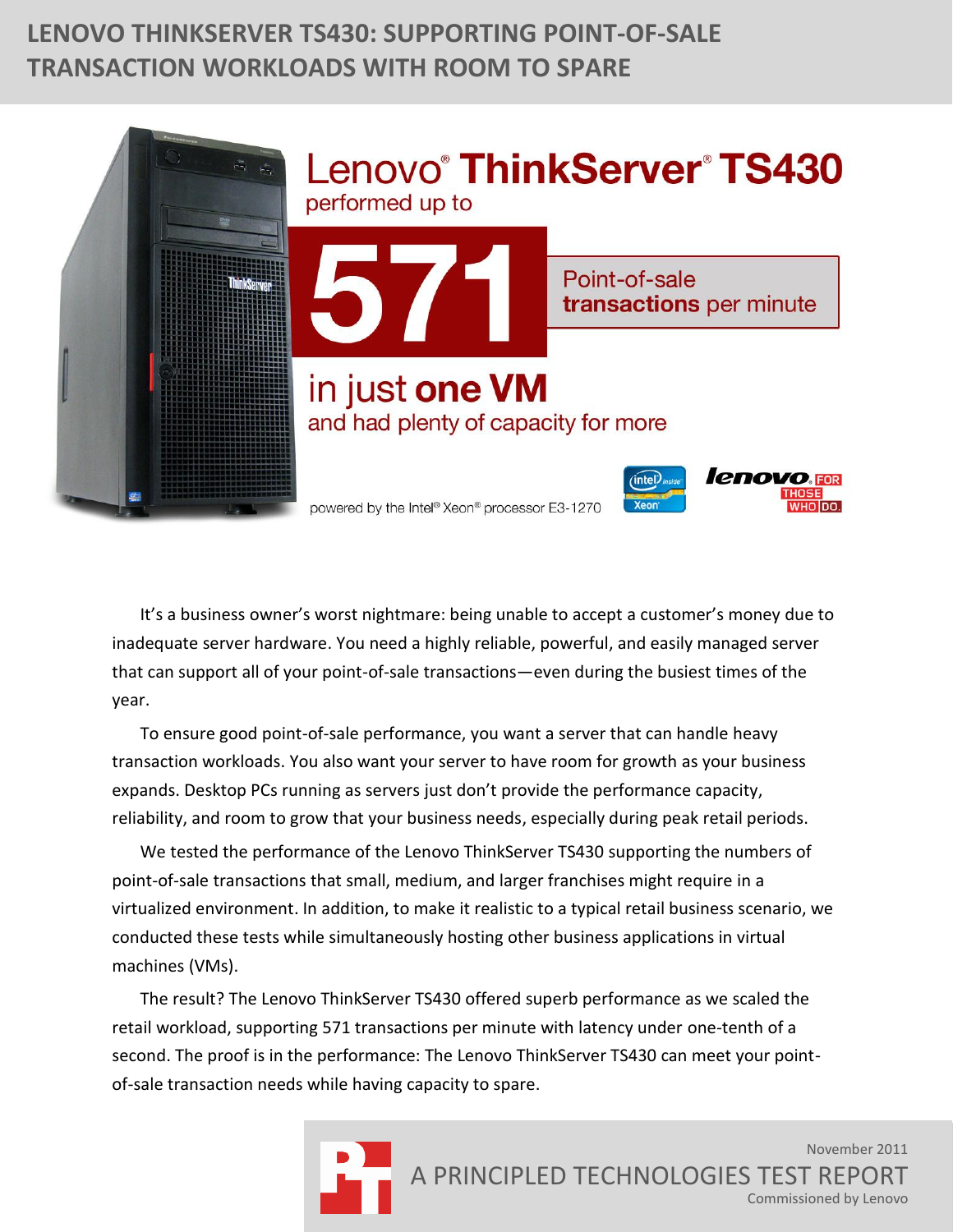## **THE POWER TO HANDLE YOUR PEAK TRANSACTIONS**

The ability of your server to handle large numbers of point-of-sale transactions makes a significant difference in how smoothly your business processes customer transactions.

In a retail environment, this ability lets your server support more cash registers, each handling more transactions (purchases, refunds, product lookups, sales price updates, or re-stocking updates). During even the busiest times of the year, the server powering your cash registers and inventory system continues working, free from any hiccups or downtime due to a server that cannot keep up.

Choosing a real server solution to handle these point-of-sale transactions while simultaneously hosting other business applications, such as email, file collaboration, or finance software—has considerable advantages. A server with sufficient performance capacity can handle your peak transactions, provide a consolidated hardware solution, and scale effortlessly from the needs of a single business location to those of a franchise serving multiple locations and many customers.

The Lenovo ThinkServer TS430 achieves this scaling with headroom to spare. You can use its additional headroom to support even more customer transactions as your business grows or you can run additional virtualized applications on VMs on the same server to better support the needs of your business in one or more locations.

Even during our stress test scenario that demonstrated the peak performance of the database VM, there was still 50 percent available processor headroom remaining. With the Intel Xeon processor E3-1270, this is ample processing power left over to handle any additional tasks, such as email, collaboration, or finance software running on the other VMs.

Figure 1 illustrates how well the server performed in three test scenarios. During the larger franchise scenario, which simulated 192 cash registers each running three transactions per minute, the Lenovo ThinkServer TS430 processed 571 transactions per minute with latency under that of one-tenth of a second. This means that each transaction occurred with no discernible hesitation and without interruption to the other VMs.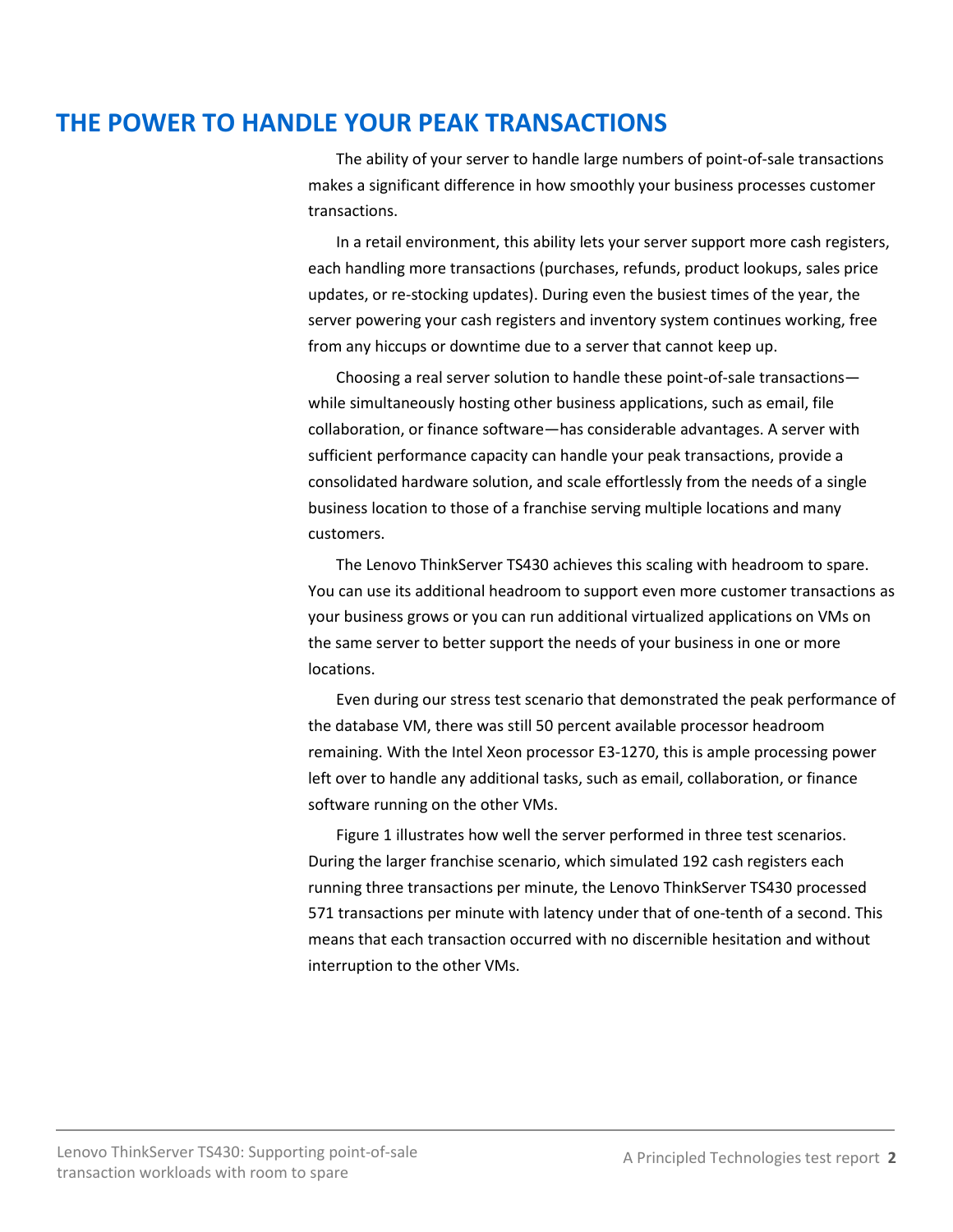



## **ABOUT THE LENOVO THINKSERVER TS430**

The Lenovo ThinkServer TS430 server provides businesses with the superior performance of the latest Intel Xeon processors, ample storage capacity of up to 16 TB, and 24/7 uptime reliability. It provides a combination of powerful manageability and hardware ideal for point-of-sale and retail environments. All this for an attractive price point that's great for tight budgets.

**Performance and storage capacity.** The Intel Xeon processor E3-1200 family that powers the ThinkServer TS430 provides a performance improvement of up to 30 percent over previous-generation Intel processors. Features such as Turbo Boost 2.0 further boost processor performance when you need it most. A storage capacity of 16TB SATA or 4.8TB SAS and eight hot-swap drives provides you with plenty of room to grow.

**Reliability.** Optional redundant power supplies and a selection of RAID adapters keep you protected from data loss.

**Power efficiency and quiet operation.** Intel Xeon E3-1200 family processors, rated at only 80 watts, are more energy efficient than previous generations. The ThinkServer TS430 is also certified with Energy Star 1.0, and Climate Savers. Because Lenovo designed the ThinkServer TS430 to perform at "whisper-quiet" noise levels, you can use your TS430 in a front office without introducing an unacceptable level of noise.

**Ease of use.** ThinkServer EasyStartup is a convenient software solution that enables you to easily install, maintain, and manage your ThinkServer TS430. Its intuitive design makes it suitable for businesses with minimal IT staff. Lenovo ThinkPlus® Productivity and ThinkPlus Priority Support further assist you in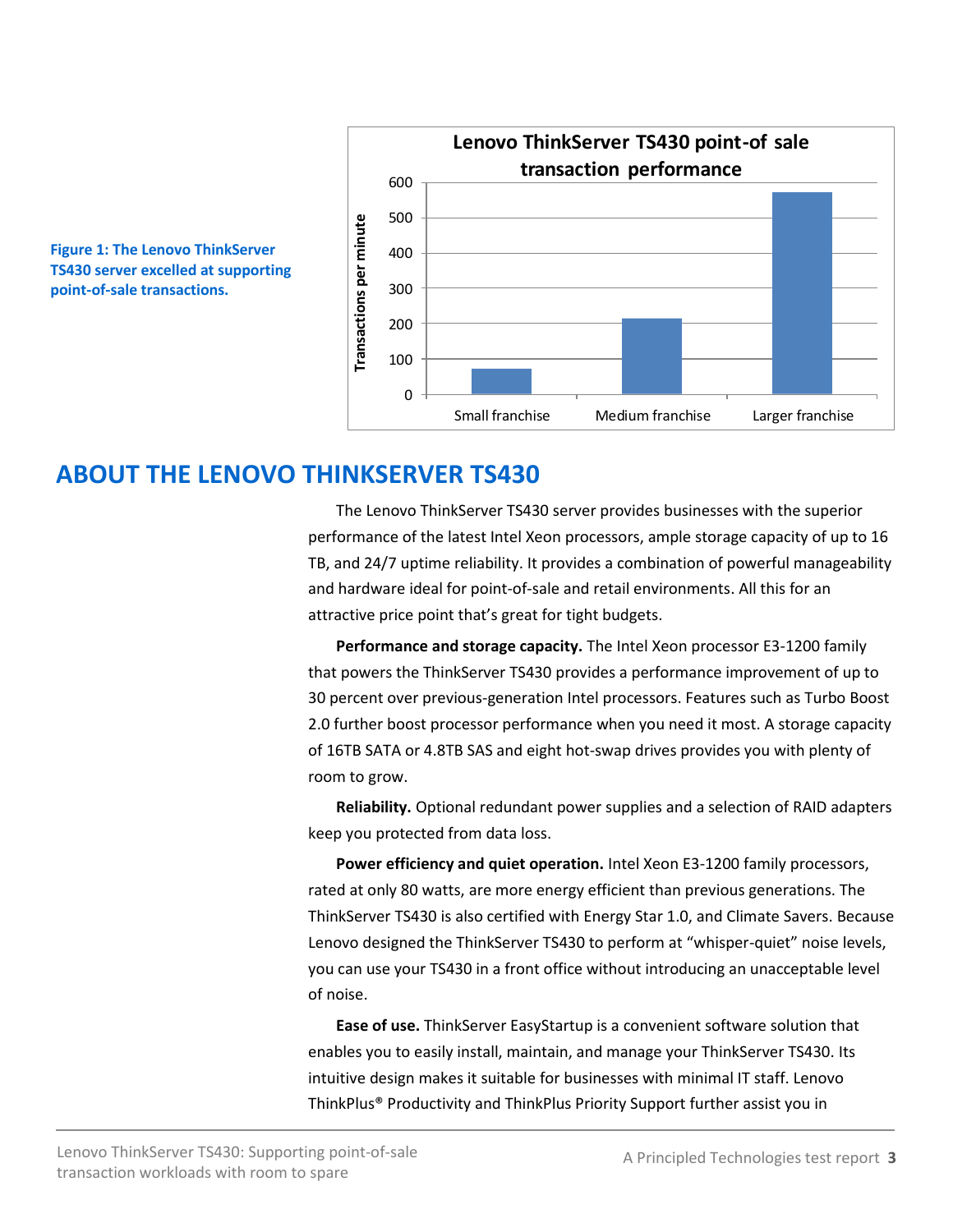installation and IT support, and the ThinkServer Management Module (an IPMI 2.0 based management subsystem with the ability to integrate into your existing management environments) makes remote management easy.

For detailed information about the Lenovo ThinkServer TS430, visit the Lenovo [server site at Lenovo.com.](http://shop.lenovo.com/SEUILibrary/controller/e/web/LenovoPortal/en_US/special-offers.workflow:ShowPromo?LandingPage=/All/US/Landing_pages/ThinkServer/Products) For details on the specific configuration we tested, see [Appendix A.](#page-6-0)

## **TESTING OVERVIEW**

We set up a single Lenovo ThinkServer TS430 with an Intel Xeon E3-1270 processor running Microsoft® Windows Server® 2008 R2 Service Pack 1. We used Microsoft Hyper-V™ to host the virtual machines. We set up four virtual machines on the server, as a business is likely to do, to show that the ThinkServer TS430 can not only handle numerous point-of-sale transactions, but can also carry out day-today business functions at the same time. The remaining VMs ran the following applications: Microsoft Exchange Server 2010, Microsoft Dynamics GP, and Microsoft SharePoint Server 2010.

We ran three virtualized online transaction processing (OLTP) database scenarios common to small, medium, and larger franchise businesses. We assumed that each register should process three transactions per minute (though in reality, most transactions would take longer), and used this to determine how many transactions per minute the server should theoretically be able to complete in each scenario. We tested the following sample scenarios:

- **Small franchise scenario**. Four locations, each with six registers: maximum of 72 transactions per minute.
- **Medium franchise scenario.** Eight locations, each with nine registers; maximum of 216 transactions per minute.
- **Larger franchise scenario.** Sixteen locations, each with 12 registers; maximum of 576 transactions per minute.

Because the Lenovo ThinkServer TS430 was able to handle every scenario with strong performance at 99 percent of the theoretical maximum transactions per minute on all three scenarios and with headroom to spare, we also created a fourth test scenario. In this "stress-test" scenario, we configured the Benchmark Factory® workload to complete as many transactions per minute as the VM could handle, regardless of latency. While this scenario does not reflect a likely real-world scenario, it does show the considerable performance capabilities of the Lenovo ThinkServer TS430 and the remaining headroom you're likely to have with it. For more details about the transactions and our workload, see **Appendix B**, and for our step-by-step test methodology, see [Appendix D.](#page-11-0)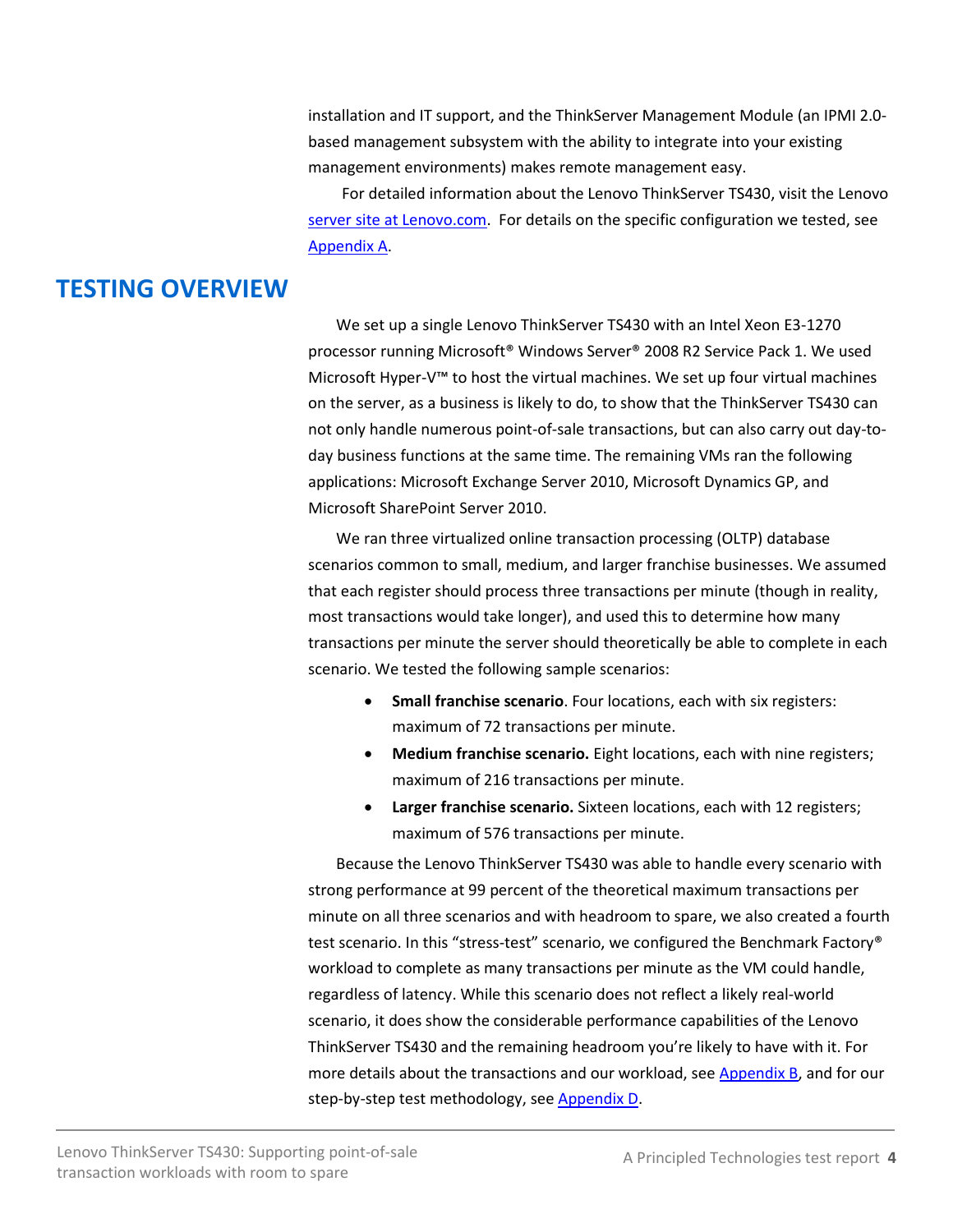# **WHAT WE FOUND**

Figure 2 shows that the Lenovo ThinkServer TS430 could complete the expected number transactions per minute for each size franchise, with latency under onetenth of a second. The ThinkServer TS430 could support all of those point-of-sale transactions while running other business applications (email, file collaboration, and finance) in other VMs, and still maintain plenty of headroom to spare for future business growth. See **Appendix C** for more detailed utilization results.

| <b>Lenovo ThinkServer TS430</b> | <b>Number of cash registers</b><br>simulated | <b>Total transactions per</b><br>minute | <b>Average latency</b><br>(seconds) |  |
|---------------------------------|----------------------------------------------|-----------------------------------------|-------------------------------------|--|
| Small franchise scenario        | 24                                           | 71.4                                    | 0.072                               |  |
| Medium franchise scenario       | 72                                           | 214.2                                   | 0.077                               |  |
| Larger franchise scenario       | 192                                          | 571.2                                   | 0.085                               |  |

**Figure 2: Transactions per minute and latency for those transactions, for various sized businesses.**

Figure 3 shows what happened when we put the Lenovo ThinkServer TS430 through our stress test. We assigned four virtual processors to the database VM, approximately half of the total logical processors available to the host server. Even under this extreme workload, 50 percent of the processor capacity was unused and remained to perform other tasks on other VMs. Additionally, despite completing 6,927.6 transactions per minute, the average latency remained less than 1 second.

| <b>Lenovo ThinkServer TS430</b> | Average percentage<br><b>CPU</b> utilization of<br>the VM | Average percentage<br><b>CPU utilization of</b><br>the host (total) | <b>Total transactions</b><br>per minute | <b>Average latency</b><br>(seconds) |
|---------------------------------|-----------------------------------------------------------|---------------------------------------------------------------------|-----------------------------------------|-------------------------------------|
| Stress-test workload            | 91.49                                                     | 48.69                                                               | 6.927.6                                 | 0.831                               |

**Figure 3: Stress test median CPU utilization and results.**

Figure 4 shows the remaining memory and disk capacity for the Lenovo ThinkServer TS430 configured with Hyper-V and four VMs. The database VM was configured with 4 GB of memory, the other three VMs were configured with 2 GB of memory each, and the host utilized approximately 2 GB of memory also. This would leave 4 GB of additional memory for a new VM or to allocate more memory to an existing VM as your business needs grow. Additionally, our internal storage volume had an additional 256 GB of space left over for backing up or adding new VMs.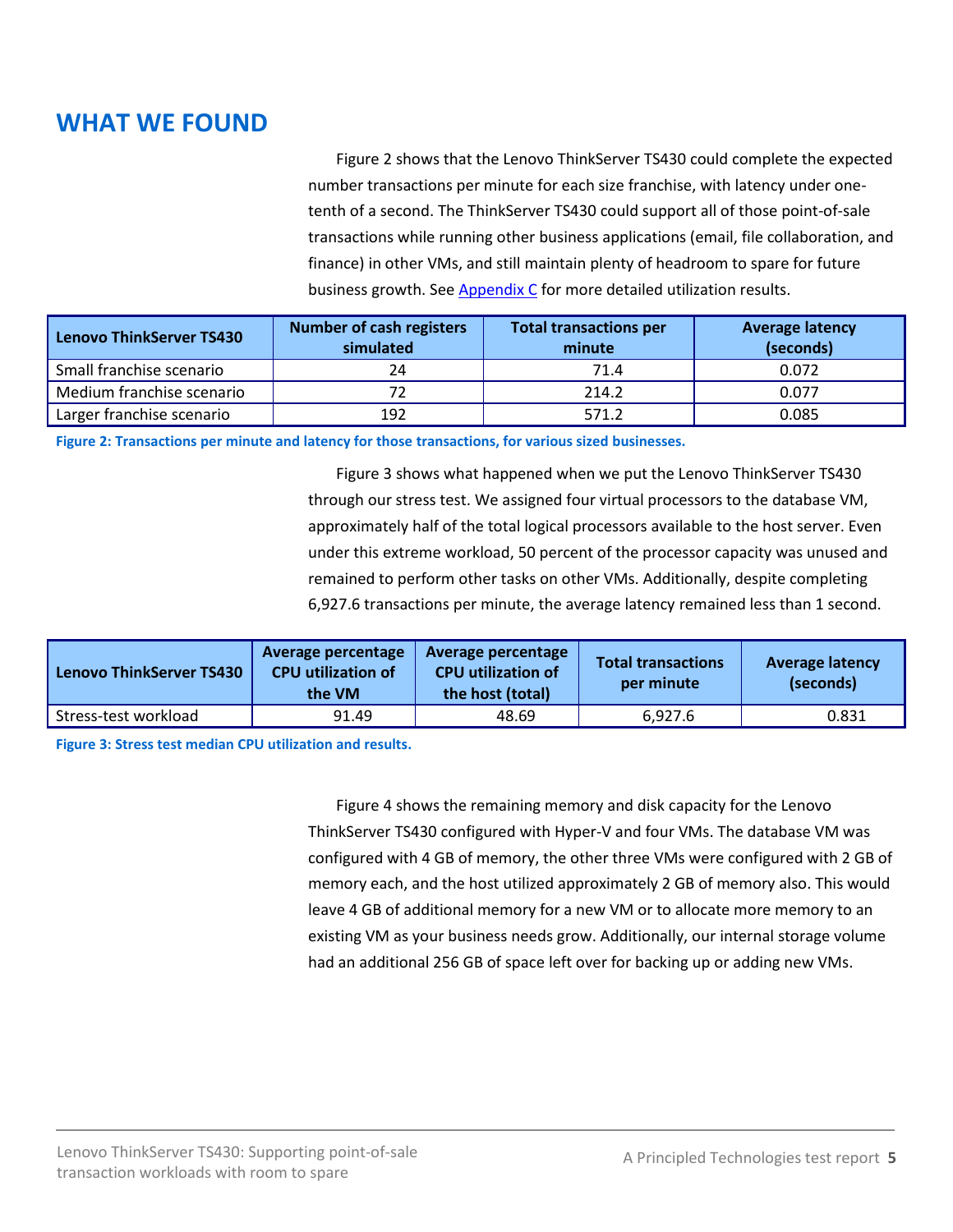| Lenovo ThinkServer TS430       |        |  |  |  |
|--------------------------------|--------|--|--|--|
| <b>Memory</b>                  |        |  |  |  |
| Used/configured                | 12 GB  |  |  |  |
| Total                          | 16 GB  |  |  |  |
| Percentage of available memory | 25.0%  |  |  |  |
| <b>Disk</b>                    |        |  |  |  |
| Used/configured                | 580 GB |  |  |  |
| Total                          | 836 GB |  |  |  |
| Percentage of available space  | 30.6%  |  |  |  |

**Figure 4: Remaining resource availability.** 

As Figures 3 and 4 show, the ThinkServer TS430 has plenty of resources to handle your point-of-sale-transactions on one VM and your other business applications on other VMs, all with room to grow.

## **SUMMARY**

Whether your business is a single retail location or a franchise spanning multiple locations, the Lenovo ThinkServer TS430 can provide you with a powerful server solution—one capable of handling your peak point-of-sale transactions and scaling with your growing business.

In our tests, the Lenovo ThinkServer TS430 easily handled 571 transactions per minute for a larger franchise, with latency of less than one-tenth of a second. It accomplished this while having processor, memory, and disk capacity to spare for future growth**.**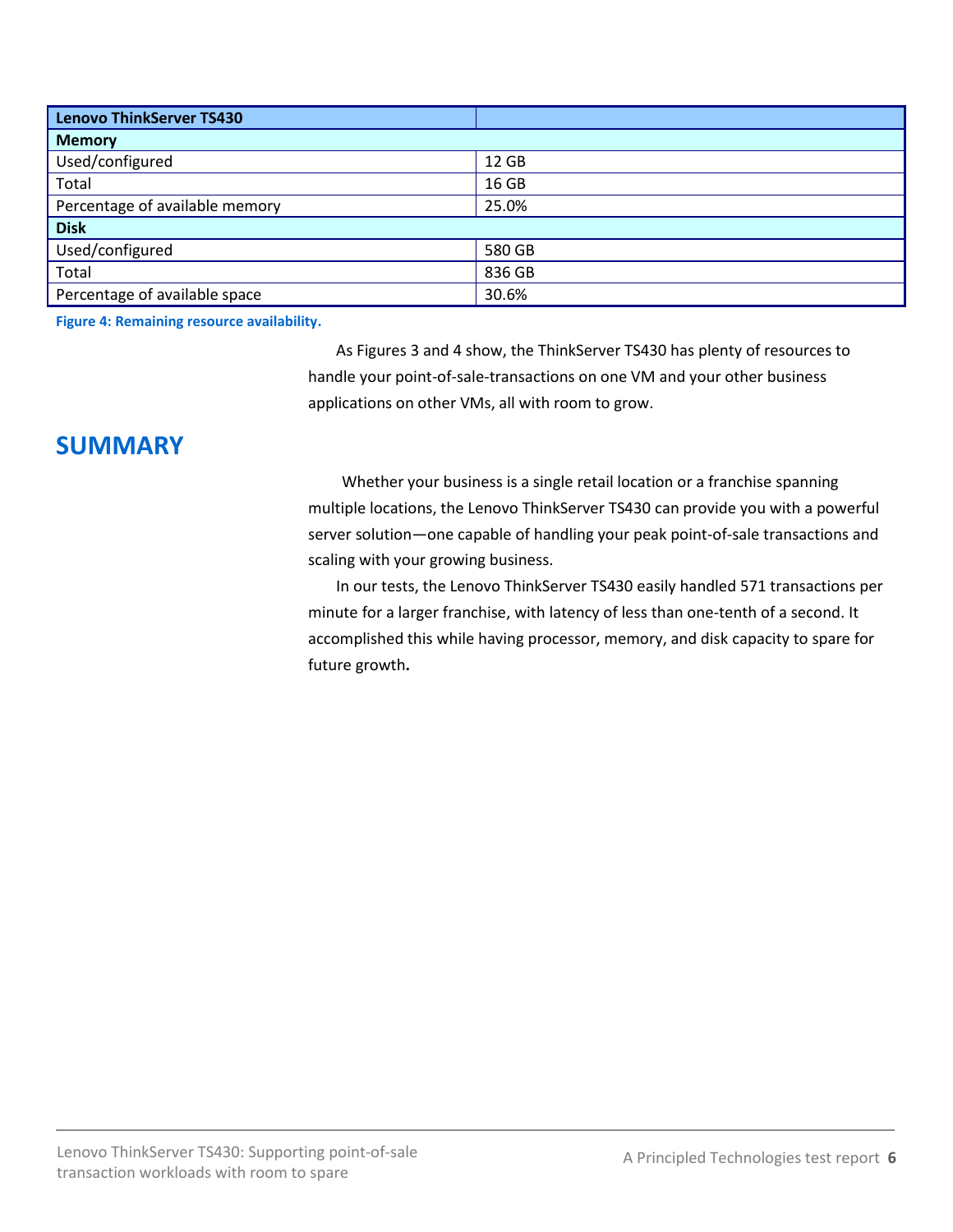# <span id="page-6-0"></span>**APPENDIX A – DETAILED SYSTEM SPECIFICATIONS**

Figure 5 presents detailed information for the ThinkServer TS430**.**

| <b>System</b>                         | <b>Lenovo ThinkServer TS430</b>          |  |  |  |
|---------------------------------------|------------------------------------------|--|--|--|
| <b>Power supplies</b>                 |                                          |  |  |  |
| <b>Total number</b>                   | $\mathbf{1}$                             |  |  |  |
| Vendor and model number               | Delta Electronics GPS-400CB-B            |  |  |  |
| Wattage of each (W)                   | 385                                      |  |  |  |
| <b>Cooling fans</b>                   |                                          |  |  |  |
| <b>Total number</b>                   | $\overline{2}$                           |  |  |  |
| Vendor and model number               | AVC DS0922R12HP235                       |  |  |  |
| Dimensions (h x w) of each            | $3.5 \times 3.5$                         |  |  |  |
| Volts                                 | 12                                       |  |  |  |
| Amps                                  | 0.41                                     |  |  |  |
| General                               |                                          |  |  |  |
| Number of processor packages          | 1                                        |  |  |  |
| Number of cores per processor         | 4                                        |  |  |  |
| Number of hardware threads per core   | $\overline{2}$                           |  |  |  |
| System power management policy        | Balanced                                 |  |  |  |
| <b>CPU</b>                            |                                          |  |  |  |
| Vendor                                | Intel                                    |  |  |  |
| Model number                          | Xeon E3-1270                             |  |  |  |
| Stepping                              | D <sub>2</sub>                           |  |  |  |
| Socket type                           | 1155 LGA                                 |  |  |  |
| Core frequency (GHz)                  | 3.40                                     |  |  |  |
| Bus frequency (GT/s)                  | 5.0                                      |  |  |  |
| L1 cache                              | 32 KB + 32 KB (per core)                 |  |  |  |
| L <sub>2</sub> cache                  | 256 KB (per core)                        |  |  |  |
| L3 cache                              | 8 MB (shared)                            |  |  |  |
| <b>Platform</b>                       |                                          |  |  |  |
| Vendor and model number               | Lenovo ThinkServer TS430                 |  |  |  |
| Motherboard model number              | GA-6UASV2                                |  |  |  |
| Motherboard chipset                   | Intel ID0108                             |  |  |  |
| BIOS name and version                 | American Megatrend Inc. 2.0 (09/01/2011) |  |  |  |
| <b>BIOS</b> settings                  | Default                                  |  |  |  |
| <b>Memory module(s)</b>               |                                          |  |  |  |
| Total RAM in system (GB)              | 16                                       |  |  |  |
| Vendor and model number               | Hynix HMT351U7BFR8C-H9                   |  |  |  |
| Type                                  | PC3-10600R                               |  |  |  |
| Speed (MHz)                           | 1,333                                    |  |  |  |
| Speed running in the system (MHz)     | 1,333                                    |  |  |  |
| Timing/Latency (tCL-tRCD-tRP-tRASmin) | 9-9-9-24                                 |  |  |  |
| Size (GB)                             | 16                                       |  |  |  |
| Number of RAM module(s)               | $\overline{4}$                           |  |  |  |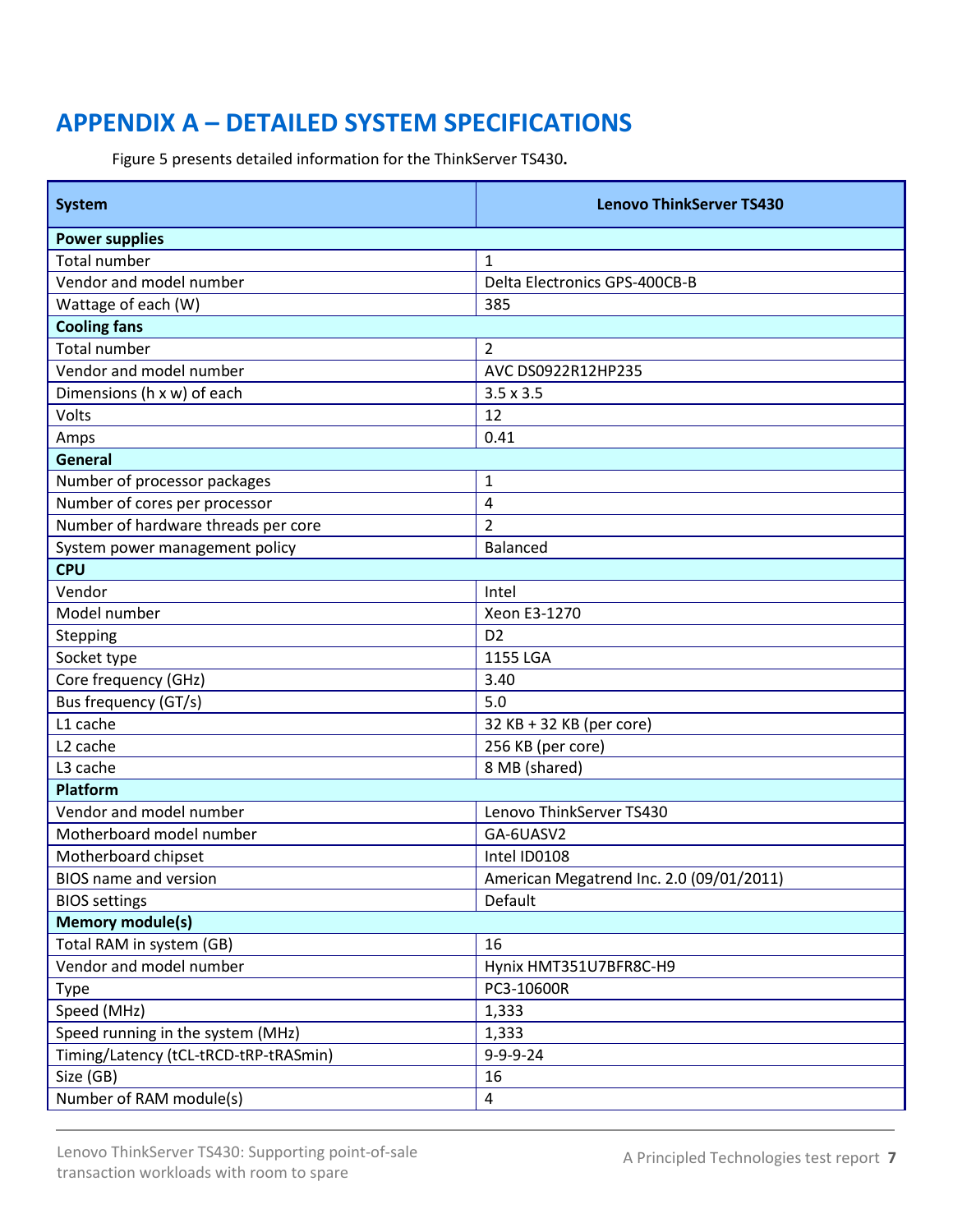| <b>System</b>             | <b>Lenovo ThinkServer TS430</b>            |  |  |  |
|---------------------------|--------------------------------------------|--|--|--|
| Chip organization         | Double-sided                               |  |  |  |
| Rank                      | Dual                                       |  |  |  |
| <b>Hard disk</b>          |                                            |  |  |  |
| Vendor and model number   | Seagate ST3300657SS                        |  |  |  |
| Number of disks in system | 8                                          |  |  |  |
| Size (GB)                 | 300                                        |  |  |  |
| Buffer size (MB)          | 16                                         |  |  |  |
| <b>RPM</b>                | 15,000                                     |  |  |  |
| <b>Type</b>               | SAS                                        |  |  |  |
| <b>Disk Controller</b>    |                                            |  |  |  |
| Vendor and model          | LSI™ MegaRAID® SAS 9240-8i                 |  |  |  |
| Controller cache          | N/A                                        |  |  |  |
| Controller driver         | LSI Corp. 4.277.164 (6/11/2010)            |  |  |  |
| Controller firmware       | 2.90.34-0978                               |  |  |  |
| RAID configuration        | RAID 1 for OS, RAID 10 for VM data volumes |  |  |  |
| <b>Operating system</b>   |                                            |  |  |  |
| Name                      | Windows Server 2008 R2 Enterprise 64-bit   |  |  |  |
| <b>Build number</b>       | 7601                                       |  |  |  |
| Service pack              | SP <sub>1</sub>                            |  |  |  |
| File system               | <b>NTFS</b>                                |  |  |  |
| Kernel                    | ACPI x64-based PC                          |  |  |  |
| Language                  | English                                    |  |  |  |
| Ethernet #1               |                                            |  |  |  |
| Vendor and model number   | Intel 82579LM Gigabit Ethernet Adapter     |  |  |  |
| <b>Type</b>               | Integrated                                 |  |  |  |
| <b>Driver</b>             | Intel 11.8.74.0 (9/21/2010)                |  |  |  |
| <b>Ethernet #2</b>        |                                            |  |  |  |
| Vendor and model number   | Intel 82574L Gigabit Ethernet Adapter      |  |  |  |
| <b>Type</b>               | Integrated                                 |  |  |  |
| Driver                    | Intel 11.7.32.0 (8/5/2010)                 |  |  |  |
| <b>Optical drive(s)</b>   |                                            |  |  |  |
| Vendor and model number   | TSSTcorp TS-H353C                          |  |  |  |
| Type                      | <b>SATA</b>                                |  |  |  |
| <b>USB ports</b>          |                                            |  |  |  |
| Number                    | 6                                          |  |  |  |
| Type                      | 2.0                                        |  |  |  |

**Figure 5: Configuration information for the test server.**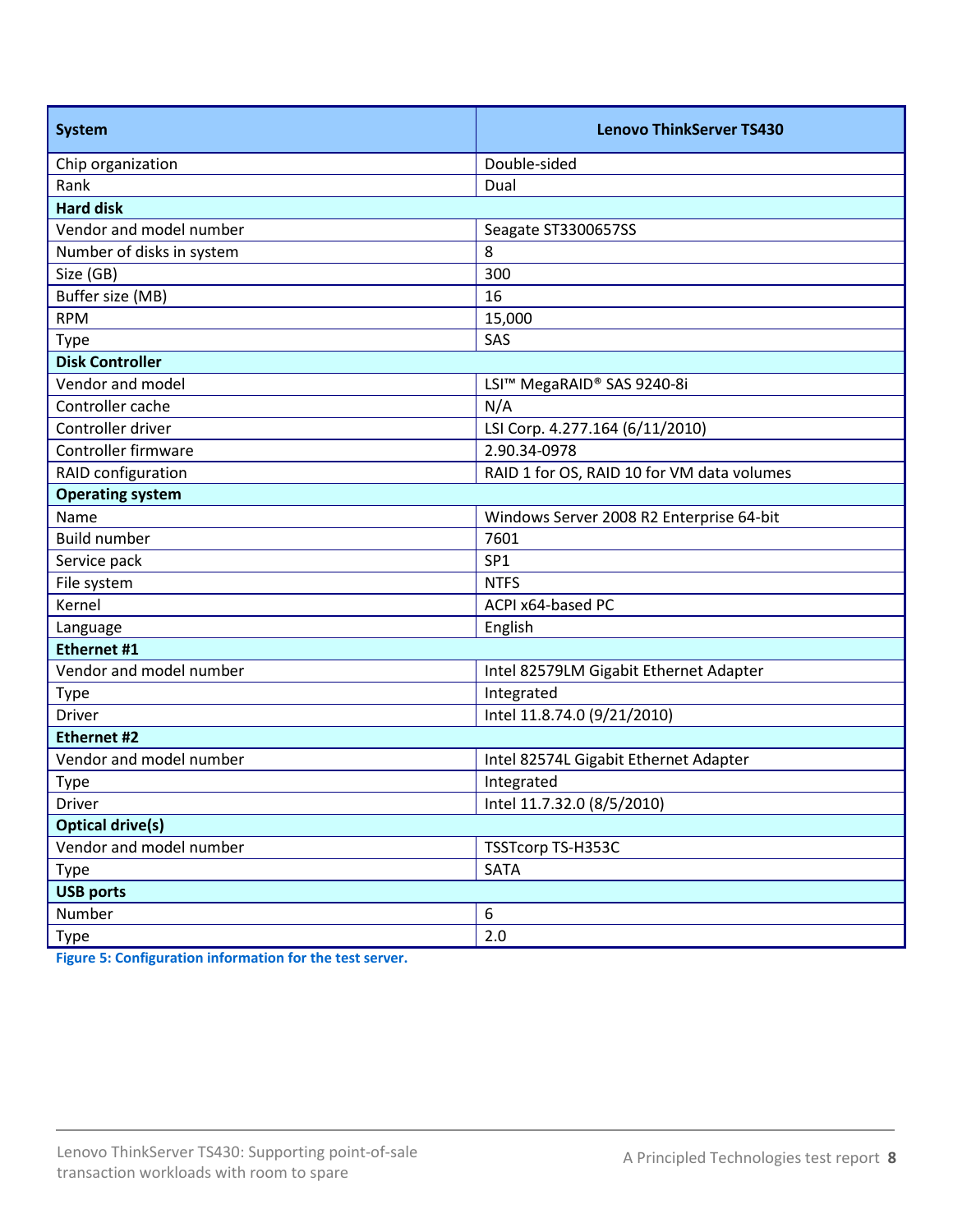# <span id="page-8-0"></span>**APPENDIX B – DETAILED WORKLOAD**

## **Transaction details**

Each transaction represents a complete customer-employee interaction. The 20 seconds between each transaction takes into account the user-generated latency for the employee and customer to interact with the point-ofsale interface. For example, a single purchase transaction in our workload involves scanning four items, processing total cost and tax, and processing payment.

Our workload also includes transactions that simulate refunds, product lookups (either a direct title or a keyword search), purchase record lookups, price checks, adding a new customer to the customer base, updating prices for a sale, or restocking the inventory. The workload is weighted so that purchases, refunds, and product lookups make up the majority of the transactions, followed by new customer entries and purchase record lookups. Finally, updates to product group price and store inventory are weighted to occur in limited instances during each run.

### **Setting up the sample workload database**

We used SQL Server Management Studio, an integrated management environment that Microsoft includes with SQL Server, to design and implement our customer and order databases. The database had 11 tables, seven stored procedures, and was approximately 2GB in size. We used published best practices in our database design and normalized our data design to a reasonable extent. We used SQL Data Generator to load data and Benchmark Factory to drive the workload. We provide details on the full setup below.

## **Generating the database sample data**

We used SQL Data Generator to create the data for the database tables that we created with SQL Server Management Studio. We used the SQL Data Generator tool for the following tasks:

- Specifying the number of rows in each table, either by exact count, or proportional to other tables
- Creating data using generators. SQL Data Generator includes built-in regular expression functionality, in other words, the ability to generate pseudo-random data to match specifically formatted strings such as name data, address data, email address data, and phone numbers. We used this functionality where possible.
- Where logical, changing the generators for certain columns, such as assigning dates within certain minimum and maximum bounds, and creating custom regular expression patterns (like the randomized name or address data mentioned above) for others.
- For longer text storage, substituting a longer English source text so that indexed searches of those fields would be more realistic.
- Running a pre-load and post-load custom SQL action. We used this feature to force some dependencies among databases, tables, and fields.

## **About Benchmark Factory**

To measure database performance, we used the Benchmark Factory for Databases tool, which lets you conduct database workload replay, industry-standard benchmark testing, and scalability testing. It enables you to deploy changes to your database environment with confidence by reducing the risks associated with patches, upgrades, migrations, and adjustments to virtual machine configurations. With this workload replay and scheduling software, you can eliminate slow SQL database performance and dramatically simplify high-performance database management.

More information on Benchmark Factory is available at [http://www.quest.com/benchmark-factory/.](http://www.quest.com/benchmark-factory/)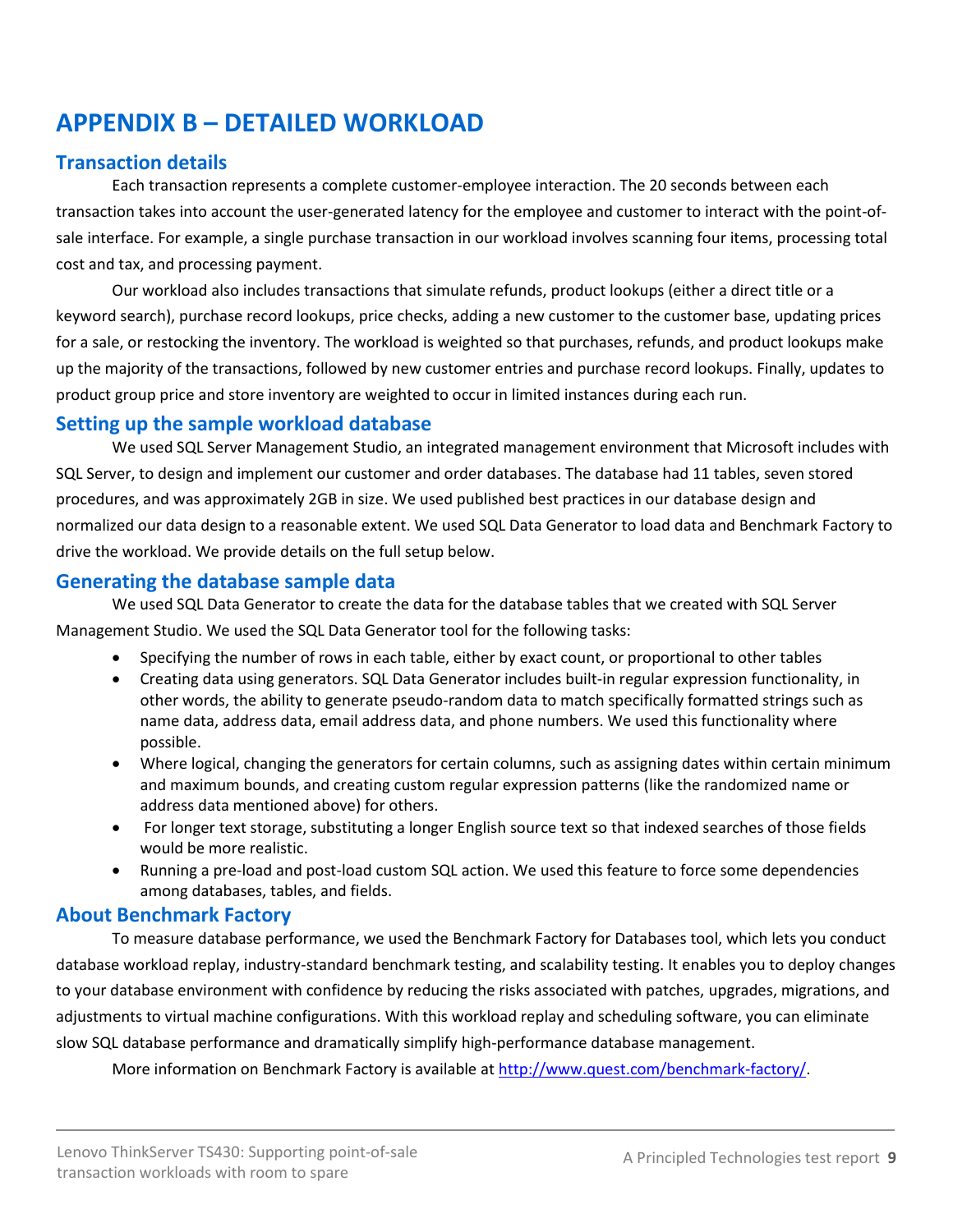## **Configuring Benchmark Factory for workload operation**

We used the Benchmark Factory configuration editor to model typical operations on the customer and order databases. We imported stored procedures from our database design to incur activity against both the customer and order databases. We assigned a weight to each stored procedure so that the ratio of procedures performing read-like operations to those performing write-like operations approximated that of a typical customer-center application. Our goal was to achieve approximately a 75 percent write and 25 percent read ratio for each database, as this general pattern of I/O activity is reasonable for a retail scenario.

We defined parameters to pass to each procedure that Benchmark Factory generated from numerical values or passed from a randomized predefined file. To simulate each of our scenarios, we kept a think time for the transactions at 10 seconds and used 12 virtual Benchmark Factory users for the small scenario (for 72 transactions per minute), 36 virtual Benchmark Factory users for the medium scenario (for 216 transactions per minute), and 96 virtual Benchmark Factory users for the large scenario (for 576 transactions per minute).

To perform the stress test, we kept think time for the transactions at zero and assigned the user count to 96 virtual Benchmark Factory users. This provided suitable system stress in a compressed testing time window. We ran each simulation for 30 minutes, as each environment reached steady state within that time period. We ran this simulation three times on each configuration and collected data for this report, reporting the median outputs.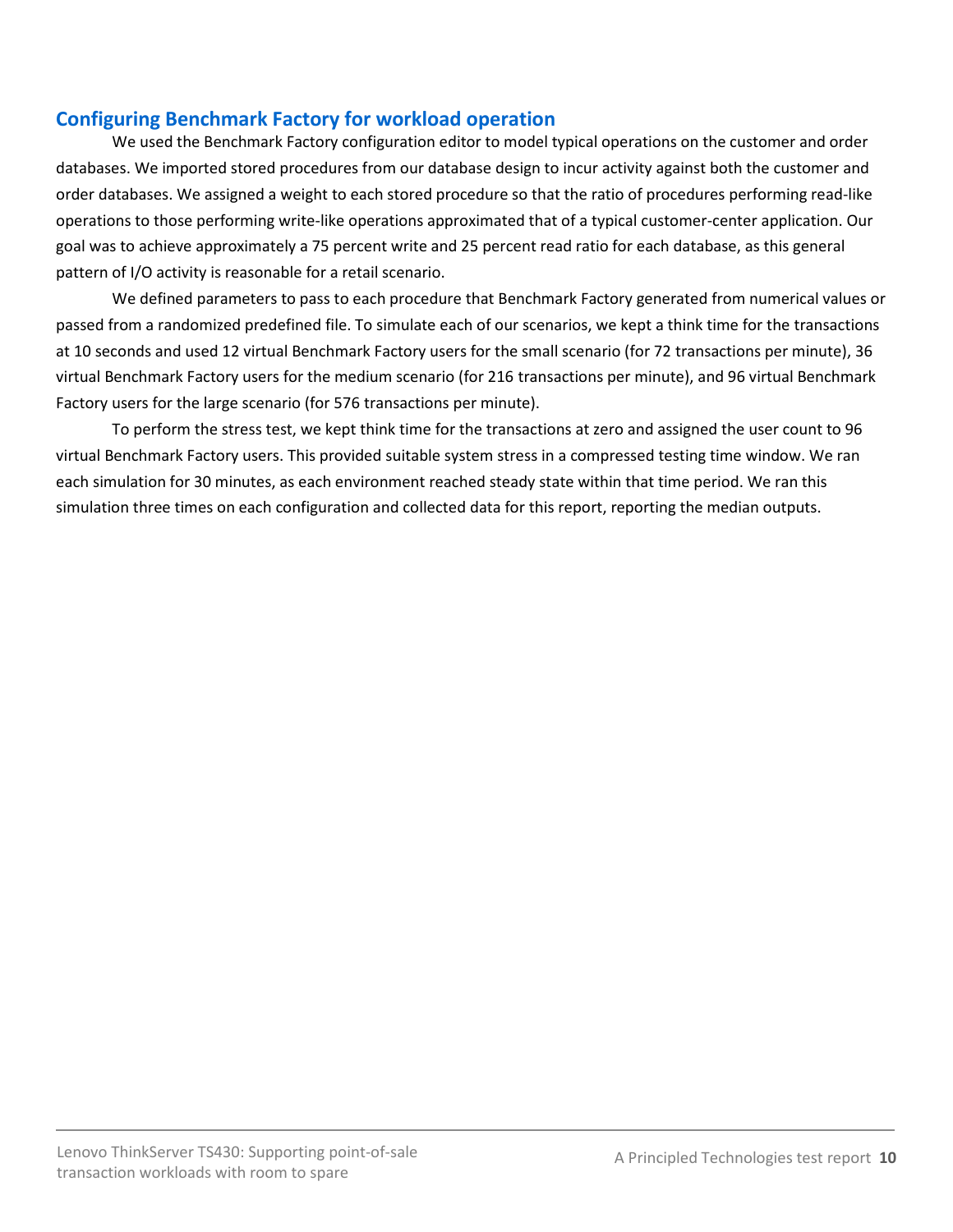# <span id="page-10-0"></span>**APPENDIX C – DETAILED TEST RESULTS**

Figures 6 and 7 show detailed results from each of our test scenarios.

| Lenovo<br><b>ThinkServer</b><br><b>TS430</b> | <b>Percentage VM</b><br><b>CPU utilization</b> | <b>Percentage VM</b><br><b>RAM</b> utilization | <b>Percentage VM</b><br>disk utilization | <b>Transactions</b><br>per minute | Latency<br>(seconds) |  |  |  |
|----------------------------------------------|------------------------------------------------|------------------------------------------------|------------------------------------------|-----------------------------------|----------------------|--|--|--|
| <b>Small franchise</b>                       |                                                |                                                |                                          |                                   |                      |  |  |  |
| Run 1                                        | 10.21                                          | 24.04                                          | 1.95                                     | 71.4                              | 0.072                |  |  |  |
| Run 2                                        | 13.41                                          | 23.88                                          | 1.82                                     | 71.4                              | 0.069                |  |  |  |
| Run 3                                        | 9.64                                           | 24.10                                          | 1.91                                     | 71.4                              | 0.072                |  |  |  |
| <b>Median run</b>                            | 10.21                                          | 24.04                                          | 1.95                                     | 71.4                              | 0.072                |  |  |  |
| <b>Medium franchise</b>                      |                                                |                                                |                                          |                                   |                      |  |  |  |
| Run 1                                        | 11.08                                          | 28.43                                          | 3.85                                     | 214.2                             | 0.077                |  |  |  |
| Run 2                                        | 9.58                                           | 28.55                                          | 3.52                                     | 214.2                             | 0.071                |  |  |  |
| Run 3                                        | 12.01                                          | 28.41                                          | 3.46                                     | 214.2                             | 0.072                |  |  |  |
| Median run                                   | 11.08                                          | 28.43                                          | 3.85                                     | 214.2                             | 0.077                |  |  |  |
| Large franchise                              |                                                |                                                |                                          |                                   |                      |  |  |  |
| Run 1                                        | 14.96                                          | 32.58                                          | 6.39                                     | 571.2                             | 0.085                |  |  |  |
| Run 2                                        | 13.46                                          | 32.67                                          | 6.41                                     | 571.2                             | 0.082                |  |  |  |
| Run 3                                        | 15.07                                          | 32.74                                          | 6.86                                     | 571.2                             | 0.082                |  |  |  |
| Median run                                   | 14.96                                          | 32.58                                          | 6.39                                     | 571.2                             | 0.085                |  |  |  |

**Figure 6: Detailed performance results. Lower resource utilization and latency are better, while higher transactions per second or minute are better.**

|                      | Percentage<br>host CPU<br>utilization | Percentage<br>host RAM<br>utilization | Percentage<br>host disk<br>utilization | Percentage<br><b>VM CPU</b><br>utilization | Percentage<br><b>VM RAM</b><br>utilization | Percentage<br><b>VM disk</b><br>utilization | <b>Transactions</b><br>per minute<br>(TPM) | Latency<br>(seconds) |
|----------------------|---------------------------------------|---------------------------------------|----------------------------------------|--------------------------------------------|--------------------------------------------|---------------------------------------------|--------------------------------------------|----------------------|
| Stress-test workload |                                       |                                       |                                        |                                            |                                            |                                             |                                            |                      |
| Run 1                | 48.69                                 | 71.37                                 | 20.63                                  | 91.49                                      | 40.18                                      | 15.27                                       | 6,927.6                                    | 0.831                |
| Run 2                | 49.04                                 | 71.33                                 | 20.75                                  | 91.96                                      | 40.07                                      | 15.04                                       | 6,876.6                                    | 0.837                |
| Run 3                | 48.45                                 | 71.28                                 | 21.58                                  | 91.6                                       | 39.99                                      | 15.56                                       | 6,931.2                                    | 0.831                |
| Median<br>run        | 48.69                                 | 71.37                                 | 20.63                                  | 91.49                                      | 40.18                                      | 15.27                                       | 6,927.6                                    | 0.831                |

**Figure 7: Detailed performance results for the stress test workload. Lower resource utilization and latency are better, while higher transactions per second or minute are better.**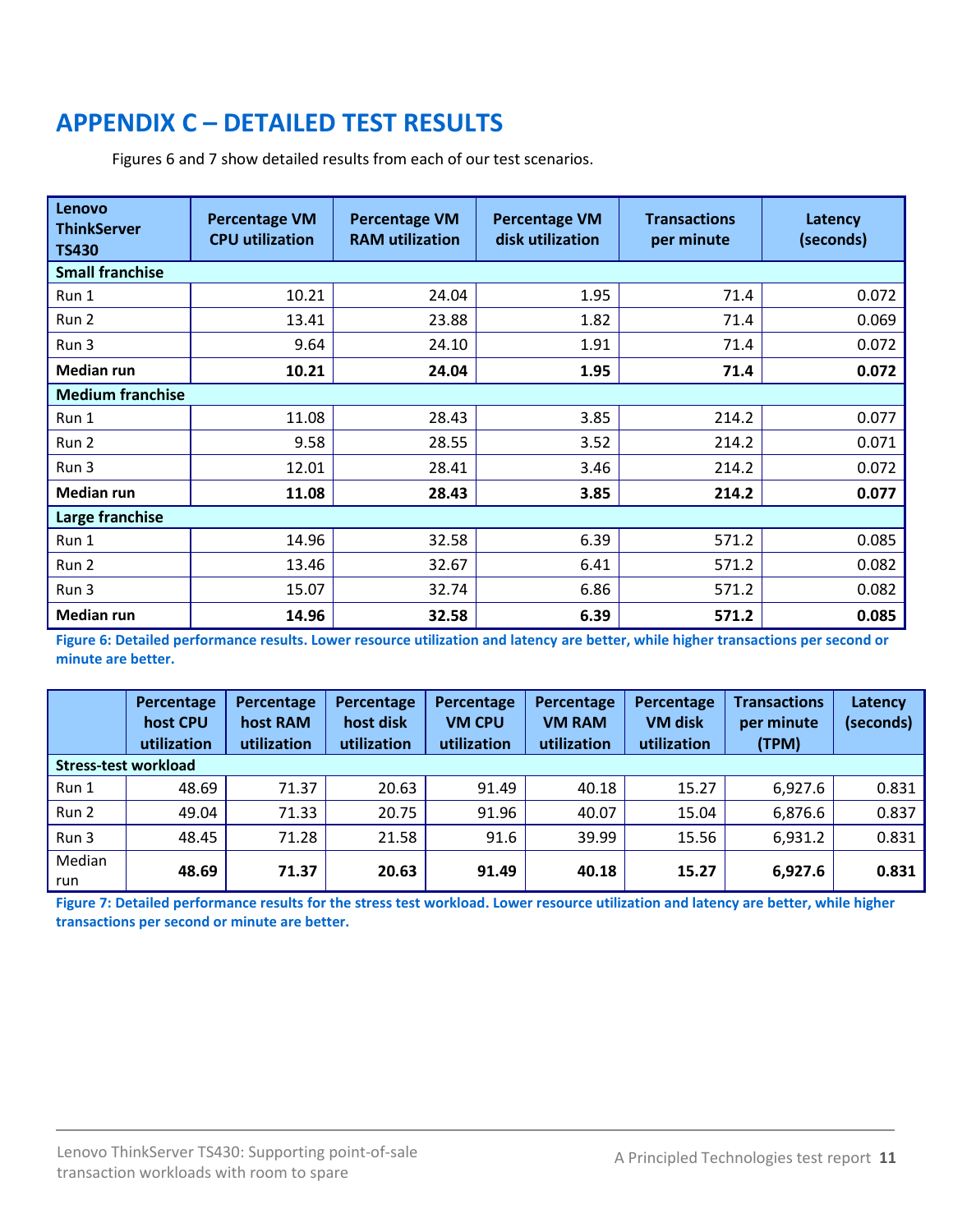# <span id="page-11-0"></span>**APPENDIX D – DETAILED METHODOLOGY**

## **Setting up and configuring an Active Directory machine**

We configured a client machine as an Active Directory<sup>®</sup> server.

#### **Installing Windows Server 2008 R2 SP1**

- 1. Insert the installation DVD for Windows Server 2008 R2 into the DVD drive.
- 2. Choose the language, time and currency, and keyboard input. Click Next.
- 3. Click Install Now.
- 4. Choose Windows Server Standard (Full Installation), and click Next.
- 5. Accept the license terms, and click Next.
- 6. Click Custom.
- 7. Click the Disk, and click Drive options (advanced).
- 8. Click New $\rightarrow$ Apply $\rightarrow$ Format, and click Next.
- 9. After the installation completes, click OK to set the Administrator password.
- 10. Enter the administrator password twice, and click OK.
- 11. Click Start, type change power-saving settings and press Enter.
- 12. Click Change plan settings.
- 13. Change the Turn off the display drop-down selection to Never.
- 14. Click Save changes, and close the Power Options, Screen Saver Settings, and Personalization windows.
- 15. Run automatic updates. We applied the following updates to our test bed:
	- Update for Windows Server 2008 R2 x64 Edition (KB2607576)
	- Update for Windows Server 2008 R2 x64 Edition (KB2515325)
	- Update for Windows Server 2008 R2 x64 Edition (KB2505438)
	- Update for Windows Server 2008 R2 x64 Edition (KB2492386)
	- Update for Windows Server 2008 R2 x64 Edition (KB2506928)
	- Update for Windows Server 2008 R2 x64 Edition (KB2529073)
	- Update for Windows Server 2008 R2 x64 Edition (KB982018)
	- Update for Windows Server 2008 R2 x64 Edition (KB2522422)
	- Update for Windows Server 2008 R2 x64 Edition (KB2570791)
	- Security Update for Windows Server 2008 R2 x64 Edition (KB2503665)
	- Security Update for Windows Server 2008 R2 x64 Edition (KB2570947)
	- Security Update for Windows Server 2008 R2 x64 Edition (KB2617657)
	- Security Update for Windows Server 2008 R2 x64 Edition (KB2425227)
	- Cumulative Security Update for Internet Explorer 8 for Windows Server 2008 R2 x64 Edition (KB2586448)
	- Security Update for Windows Server 2008 R2 x64 Edition (KB2511455)
	- Update for Windows Server 2008 R2 x64 Edition (KB2603229)
	- Update for Windows Server 2008 R2 x64 Edition (KB2563227)
	- Security Update for Internet Explorer 8 for Windows Server 2008 R2 x64 Edition (KB2544521)
	- Update for Windows Server 2008 R2 x64 Edition (KB2511250)
	- Security Update for Windows Server 2008 R2 x64 Edition (KB2536275)
	- Update for Windows Server 2008 R2 x64 Edition (KB2506014)
	- Update for Internet Explorer 8 Compatibility View List for Windows Server 2008 R2 x64 Edition (KB2598845)
	- Security Update for Windows Server 2008 R2 x64 Edition (KB2556532)
	- Update for Windows Server 2008 R2 x64 Edition (KB2488113)
	- Security Update for Windows Server 2008 R2 x64 Edition (KB2560656)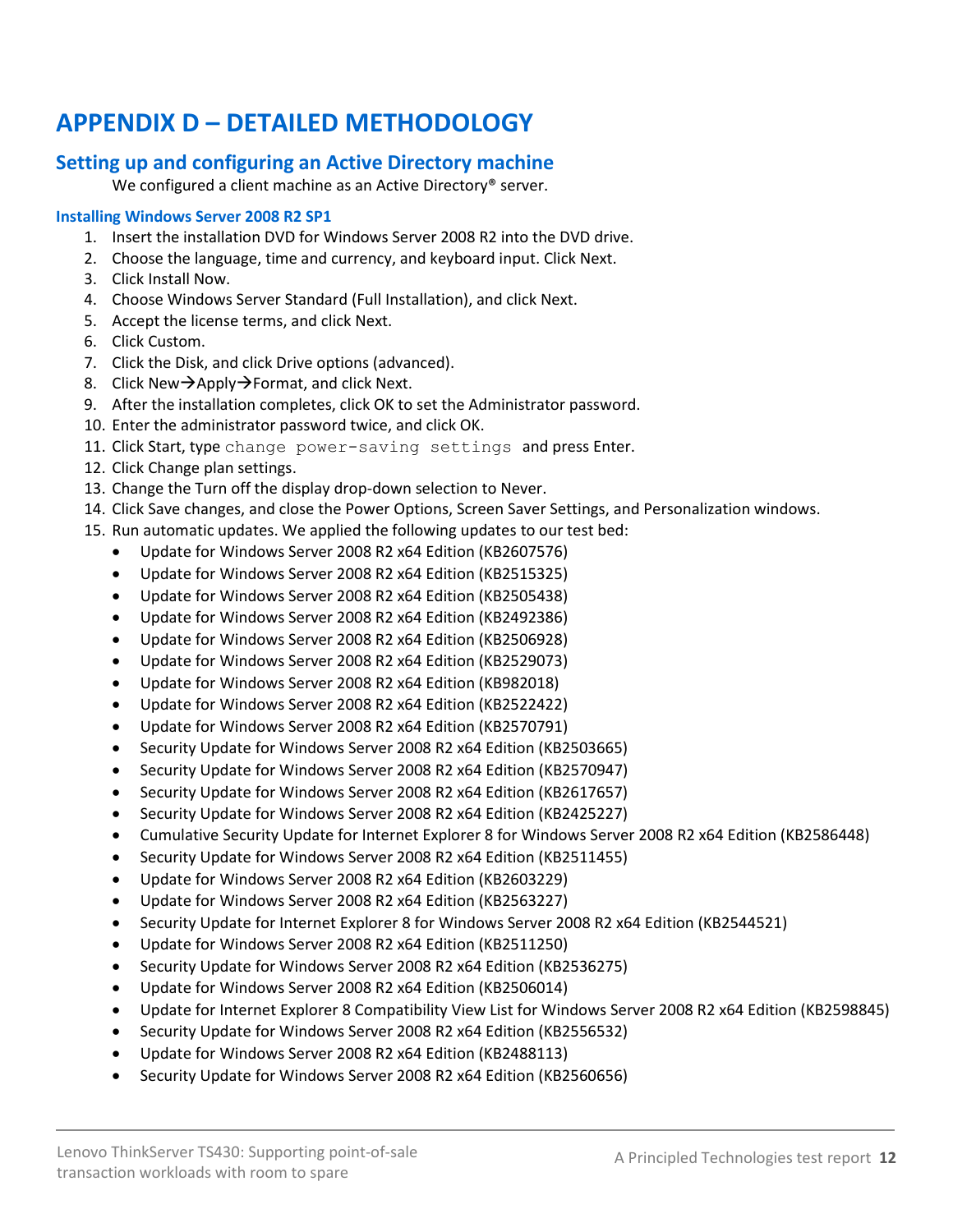- Security Update for Microsoft .NET Framework 3.5.1 on Windows 7 and Windows Server 2008 R2 SP1 for x64-based Systems (KB2539635)
- Update for Windows Server 2008 R2 x64 Edition (KB2547666)
- Cumulative Security Update for ActiveX Killbits for Windows Server 2008 R2 x64 Edition (KB2508272)
- Security Update for Windows Server 2008 R2 x64 Edition (KB2507618)
- Security Update for Windows Server 2008 R2 x64 Edition (KB2510531)
- Security Update for Windows Server 2008 R2 x64 Edition (KB2544893)
- Update Rollup for ActiveX Killbits for Windows Server 2008 R2 x64 Edition (KB2562937)
- Update for Windows Server 2008 R2 x64 Edition (KB2533552)
- Security Update for Windows Server 2008 R2 x64 Edition (KB2588516)
- Security Update for .NET Framework 3.5.1 on Windows 7 and Windows Server 2008 R2 SP1 for x64-based Systems (KB2518869)
- Update for Windows Server 2008 R2 x64 Edition (KB2484033)
- Security Update for Windows Server 2008 R2 x64 Edition (KB2509553)
- Security Update for Microsoft .NET Framework 3.5.1 on Windows 7 and Windows Server 2008 R2 SP1 for x64-based Systems (KB2572077)
- Security Update for Windows Server 2008 R2 x64 Edition (KB2536276)
- Security Update for Windows Server 2008 R2 x64 Edition (KB2506212)
- Update for Windows Server 2008 R2 x64 Edition (KB2641690)
- Update for Windows Server 2008 R2 x64 Edition (KB2552343)
- Security Update for Windows Server 2008 R2 x64 Edition (KB2567680)
- Security Update for Windows Server 2008 R2 x64 Edition (KB2564958)
- Security Update for Windows Server 2008 R2 x64 Edition (KB2620704)
- Update for Windows Server 2008 R2 x64 Edition (KB2541014)
- Windows Malicious Software Removal Tool x64 November 2011 (KB890830)
- Update for Windows Server 2008 R2 x64 Edition (KB2545698)

### **Configuring TCP/IP and computer name on the Active Directory server**

- 1. After the initial installation, the Initial Configuration Tasks window appears. Click Configure networking.
- 2. In Network Connections, right-click Local Area Connection, and click Properties.
- 3. Click Internet Protocol Version 4 (TCP/IPv4), and click Properties.
- 4. Select Use the following IP address, and enter an appropriate IP address, subnet mask, and Preferred DNS.
- 5. Close the Network Connections window.
- 6. In Initial Configuration Tasks, click Provide computer name and domain.
- 7. In System Properties, click Change. In Computer name, type the name of the domain controller machine, click OK twice, and click Close. When you are prompted to restart the computer, click Restart Now.
- 8. After restarting, log in using the local administrator account.
- 9. In Initial Configuration Tasks, click Do not show this window at logon, and click Close.

## **Configuring the Active Directory server as a domain controller and DNS server**

- 1. In the console tree of Server Manager, click Roles. In the Details pane, click Add Roles, and click Next.
- 2. On the Select Server Roles page, click Active Directory Domain Services, click Add Required Features, click Next twice, and click Install. When installation is complete, click Close.
- 3. To start the Active Directory Installation Wizard, click Start, type dcpromo and press Enter.
- 4. In the Active Directory Installation Wizard dialog box, click Next twice.
- 5. On the Choose a Deployment Configuration page, click Create a new domain in a new forest, and click Next.
- 6. On the Name the Forest Root Domain page, type the desired domain name, and click Next.
- 7. On the Set Forest Functional Level page, in Forest Functional Level, click Windows Server 2008 R2, and click Next.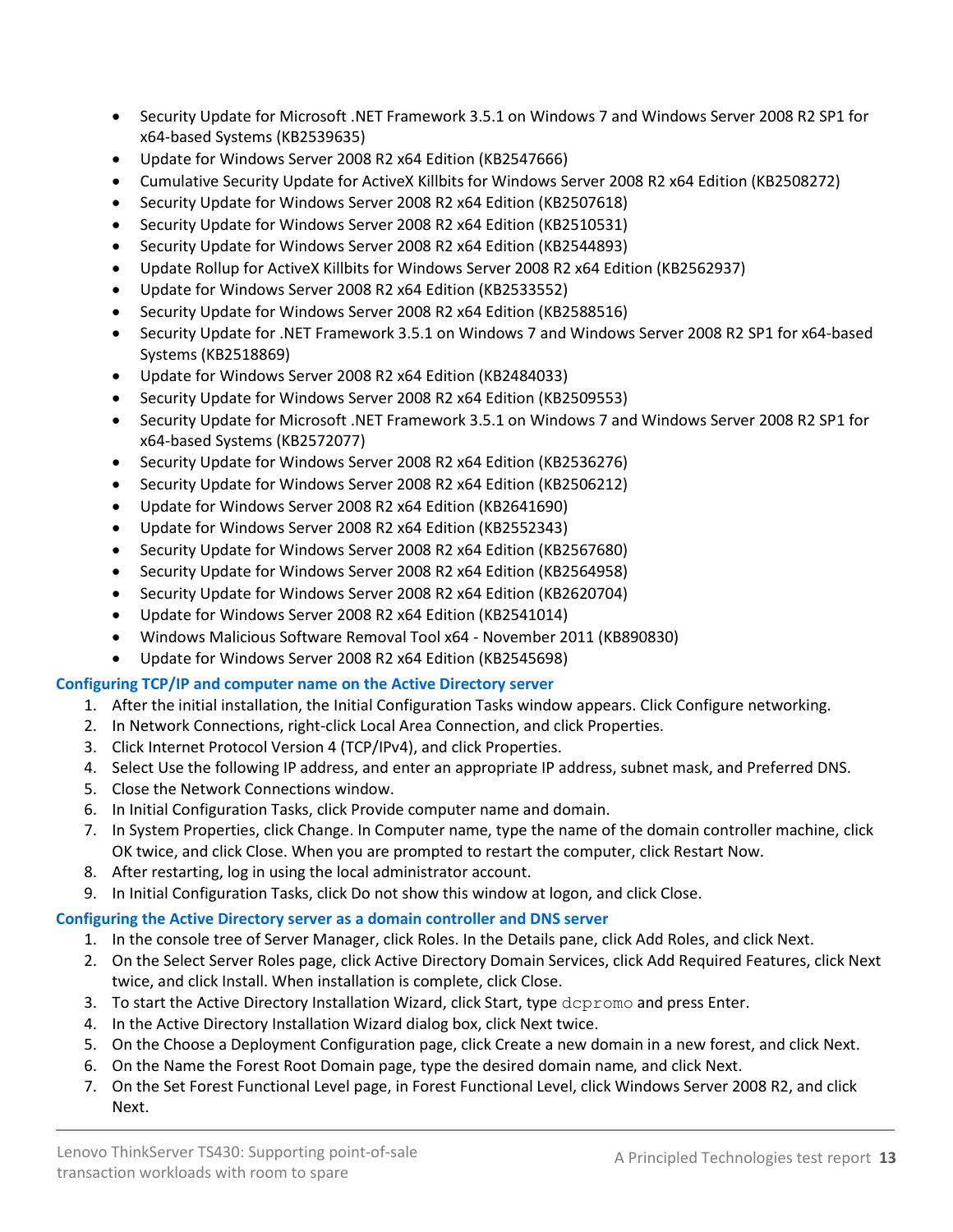- 8. On the Additional Domain Controller Options page, click Next, click Yes to continue, and click Next.
- 9. On the Directory Services Restore Mode Administrator Password page, type a strong password twice, and click Next.
- 10. On the Summary page, click Next.
- 11. Wait while the wizard completes the configuration of Active Directory and DNS services, and click Finish.
- 12. When the wizard prompts you to restart the computer, click Restart Now.
- 13. After the computer restarts, log into the domain using the Administrator account.

### **Preparing the ThinkServer TS430**

#### **Installing Windows Server 2008 R2 SP1**

- 1. Insert the installation DVD for Windows Server 2008 R2 into the DVD drive.
- 2. Choose the language, time and currency, and keyboard input. Click Next.
- 3. Click Install Now.
- 4. Choose Windows Server 2008 R2 Enterprise (Full Installation), and click Next.
- 5. Accept the license terms, and click Next.
- 6. Click Custom.
- 7. Click the Disk, and click Drive options (advanced).
- 8. Click New $\rightarrow$ Apply $\rightarrow$ Format, and click Next.
- 9. After the installation completes, click OK to set the administrator password.
- 10. Enter the administrator password twice, and click OK.
- 11. Click Start, type change power-saving settings and press Enter.
- 12. Click Change plan settings.
- 13. Change the Turn off the display drop-down selection to Never.
- 14. Click Save changes, and close the Power Options, Screen Saver Settings, and Personalization windows.

#### **Disabling Internet Explorer Enhanced Security Configuration (IE ESC)**

- 1. Start the Server Manager, and click Configure IE ESC.
- 2. On the Internet Explorer Enhanced Security Configuration screen, select the Off radio buttons for administrators and users, and click OK.

#### **Disabling the firewall**

- 1. Start the Server Manager, scroll down to Security Information, and select Go to Windows Firewall.
- 2. Select Windows Firewall Properties.
- 3. At the Windows Firewall and Advanced Security Properties, select the domain profile, change the firewall state to off (this is for the private profile and public profile), and click OK.

#### **Enabling remote access**

- 1. Click Start, select My computer, right-click, and select Properties.
- 2. Select Remote Settings.
- 3. Select the Remote tab, select Allow connections from computers using any version of remote desktop, and click OK.

#### **Enabling the Hyper-V role in Windows Server 2008 R2**

- 1. Click Start $\rightarrow$ Administrative Tools $\rightarrow$ Server Manager.
- 2. Click Roles.
- 3. Click Add Roles, and click Next.
- 4. Select the Hyper-V role by checking the box beside it, and click Next.
- 5. Check the box beside the Ethernet Card you wish to use for client/server traffic, and click Next.
- 6. Click Install to begin the Hyper-V installation.
- 7. When the installation finishes, click Close.
- 8. When the installer prompts you to restart now, click Yes.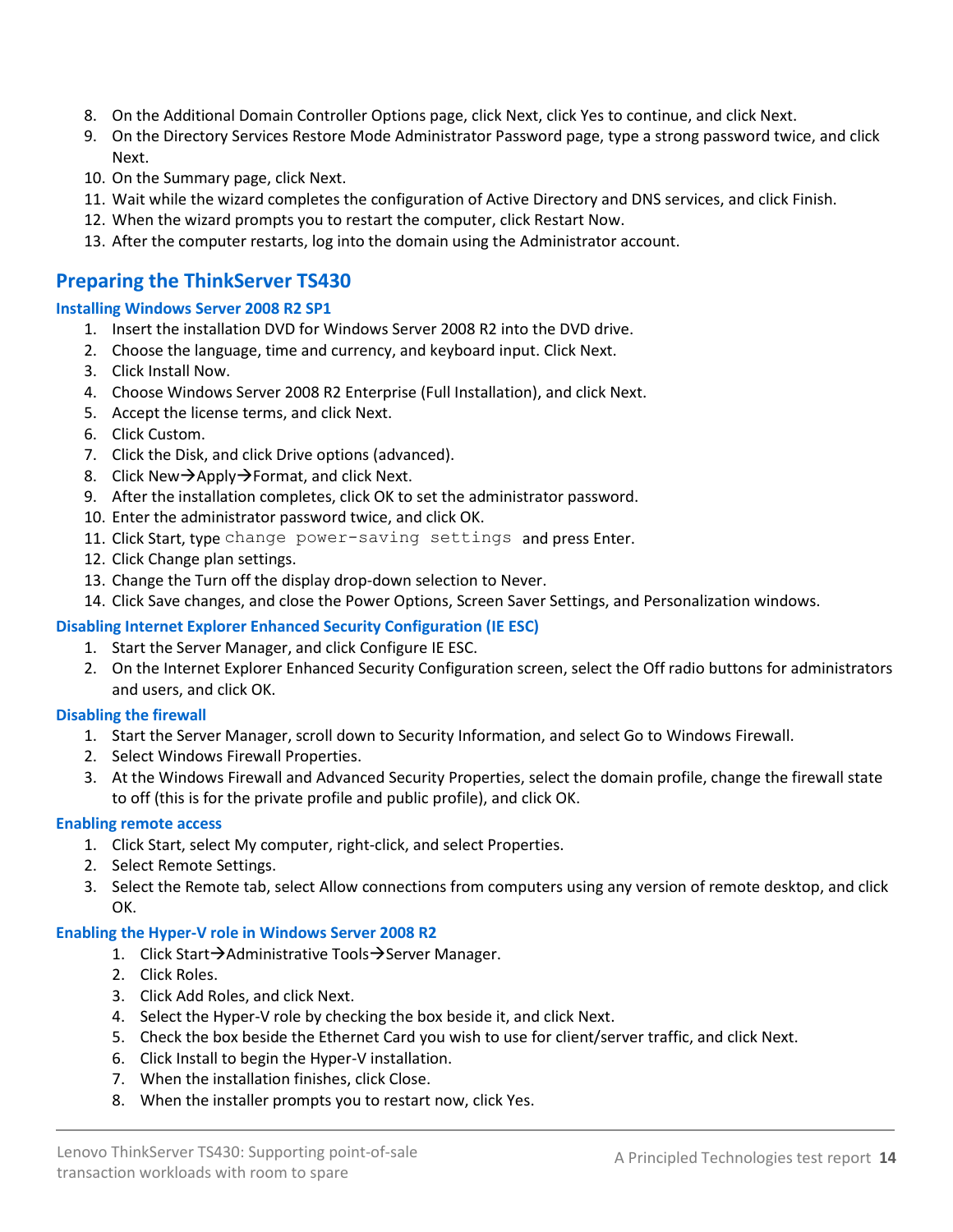- 9. Follow the prompt to log onto the system.
- 10. Enter the password, and click the arrow to continue. The Resuming Configuration Wizard should start automatically.
- 11. Once the Resuming Configuration Wizard completes, the installation results should appear with a message that the installation succeeded.
- 12. Click Close.

#### **Creating the virtual disks for the VMs**

- 1. Click Start.
- 2. Expand Administrative Tools, and click Hyper-V Manager.
- 3. From the Action menu, select New $\rightarrow$ Virtual Hard Disk.
- 4. On the Before you begin screen, click Next.
- 5. On the Choose Disk Type screen, select Fixed Size, and click Next.
- 6. On the Specify Name and Location screen, place the VHD on the D: drive, select VM1 as the Name, and click Next.
- 7. On the Configure Disk screen, select Create a new blank virtual hard disk, assign 70 GB for the size, and click Next.
- 8. On the Completing the New Virtual Hard Disk Wizard, click Finish.
- 9. Repeat steps 1-8 three more times.

#### **Creating the additional virtual disks**

- 1. In the Hyper-V Manager, select New $\rightarrow$ Virtual Hard Disk.
- 2. On the Before you begin screen, click Next.
- 3. On the Choose Disk Type screen, select Fixed Size, and click Next.
- 4. On the Specify Name and Location screen, place the VHD on the D: drive, select a Name, and click Next.
- 5. On the Configure Disk screen, select Create a new blank virtual hard disk, assign 100GB for the size, and click Next.
- 6. On the Completing the New Virtual Hard Disk Wizard screen, click Finish.
- 7. Repeat steps 1 through 6 twice, for the additional data drives for VMs 2 and 3.

#### **Creating the virtual machines in Hyper-V**

- 1. On the Hyper-V Manager, select New $\rightarrow$ Virtual Machine.
- 2. On the Before You Begin screen, select Next.
- 3. On the Specify Name and Location screen, enter VM1, and click Next.
- 4. On the Assign Memory screen, select 4096, and click Next.
- 5. On the Configure Network screen, select Local Area Connection Virtual Network, and click Next.
- 6. On the Connect Virtual Hard Disk screen, select Use an existing virtual hard disk, and select the location of the 70 GB blank hard disk.
- 7. On the Install options screen, select Install an operating system later.
- 8. On the Summary screen, click Finish.
- 9. In the Hyper-V Manager, right-click VM1, and select Settings.
- 10. In the Settings for VM1, select the Memory tab to verify it is set to 4 GB.
- 11. Select the Processor tab, and verify it is set to 4 VCPU, and click OK.
- 12. Click the virtual IDE controller 0.
- 13. Click the SCSI Controller.
- 14. Click Add, and click Hard Drive.
- 15. Browse to the 100GB VHD you created, and choose that VHD for the guest SQL Server log VHD.
- 16. Click Apply.
- 17. Repeat steps 1-16 three times for the remaining VMs, but only assigning 2GB memory and 1 virtual CPU. The fourth VM does not require step 15.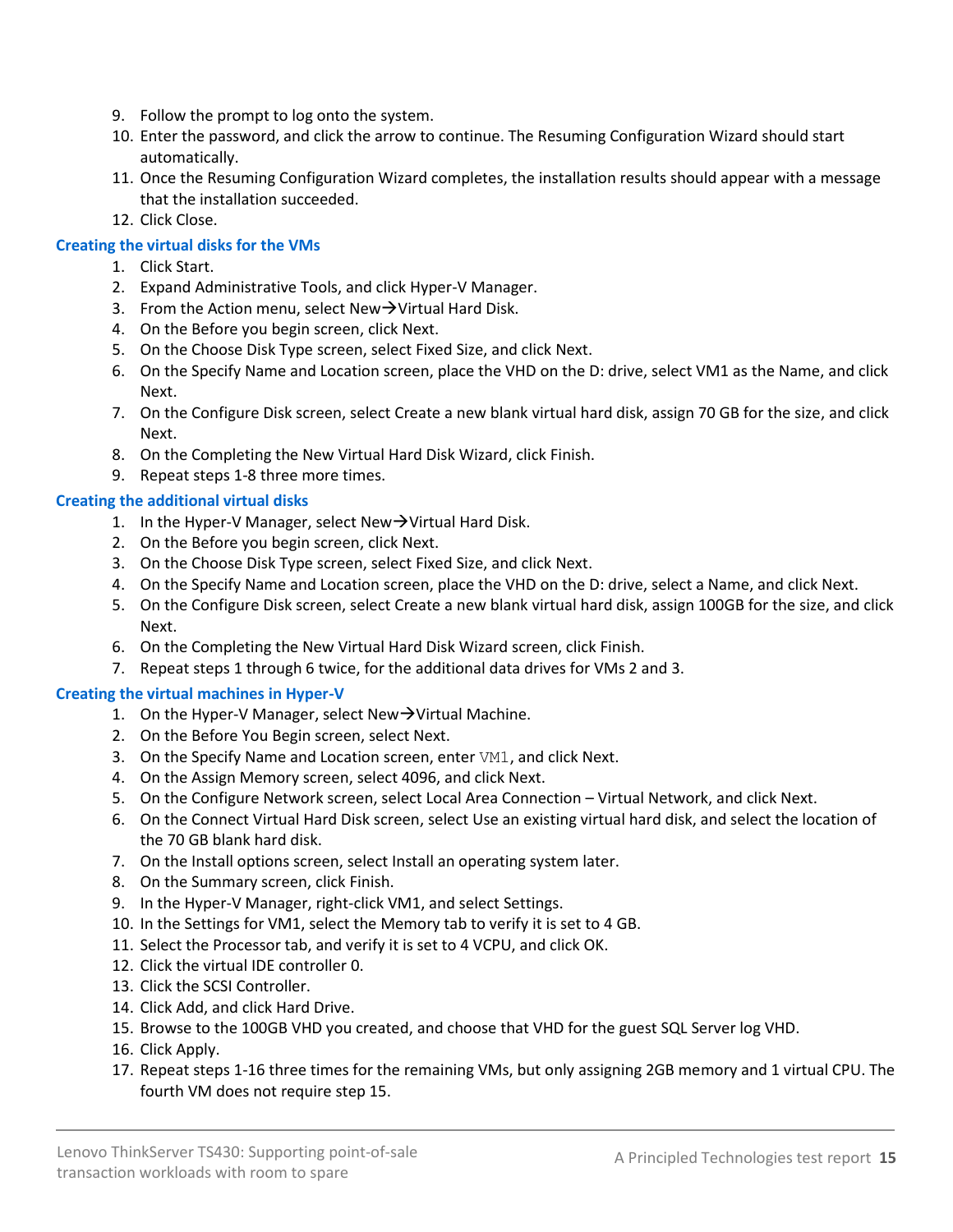#### **Installing the VM operating system**

- 1. Insert the installation DVD for Windows Server 2008 R2 into the DVD drive.
- 2. In Hyper-V Manager, right-click the virtual machine, and choose Connect.
- 3. On the media menu, choose DVD Drive $\rightarrow$ Capture D:.
- 4. On the Action menu, choose Start.
- 5. At the Language Selection Screen, click Next.
- 6. Click Install Now.
- 7. Select Windows Server 2008 R2 Standard (Full Installation), and click Next.
- 8. Click the I accept the license terms check box, and click Next.
- 9. Click Custom.
- 10. Click Drive options (advanced).
- 11. Ensure you select the proper drive, and click New.
- 12. Click Apply.
- 13. Click Next.
- 14. At the User's password must be changed before logging on warning screen, click OK.
- 15. Type Password1 as the new password in both fields, and click the arrow to continue.
- 16. At the Your password has been changed screen, click OK.
- 17. Repeat steps 1-16 for the three remaining VMs

#### **Setting up network configuration on the VMs**

- 1. Click Start $\rightarrow$ Control Panel $\rightarrow$ Network and Internet $\rightarrow$ Network Connections, and double-click the Local Area Connection assigned to client/server network traffic.
- 2. Select Internet Protocol Version 4 (TCP/IPv4), and click Properties.
- 3. At the Internet Protocol Version 4 (TCP/IPv4) Properties screen, select the radio button beside Use the following IP address.
- 4. Enter a valid static IP address, subnet mask, and default gateway.
- 5. Click OK, and click Close to exit.
- 6. Repeat steps 1 through 5 for the remaining VMs.

#### **Attaching the additional virtual disks**

- 1. In the Hyper-V Manager, right-click VM1, and click Settings.
- 2. On the settings for VM1 screen, select IDE Controller 0, and click Add hard drive.
- 3. Select the 100 GB VHD for the SQL Server Data, click OK, and click Apply.
- 4. Repeat steps 1 through 3 twice for VM2 and VM3.

#### **Configuring VM 1**

#### *Installing SQL Server 2008 R2*

- 1. Insert the installation DVD for SQL Server 2008 R2 into the DVD drive.
- 2. Click Run SETUP.EXE. If Autoplay does not begin the installation, navigate to the SQL Server 2008 R2 DVD, and double-click.
- 3. If the installer prompts you with a .NET installation prompt, click Yes to enable the .NET Framework Core role.
- 4. In the left pane, click Installation.
- 5. Click New installation or add features to an existing installation.
- 6. At the Setup Support Rules screen, wait for the check to complete. If there are no failures or relevant warnings, click OK.
- 7. Select the Enter the product key radio button, and enter the product key. Click Next.
- 8. Click the checkbox to accept the license terms, and click Next.
- 9. Click Install to install the setup support files.
- 10. If there are no failures displayed, click Next. You may see a Computer domain controller warning and a Windows Firewall warning. For now, ignore these.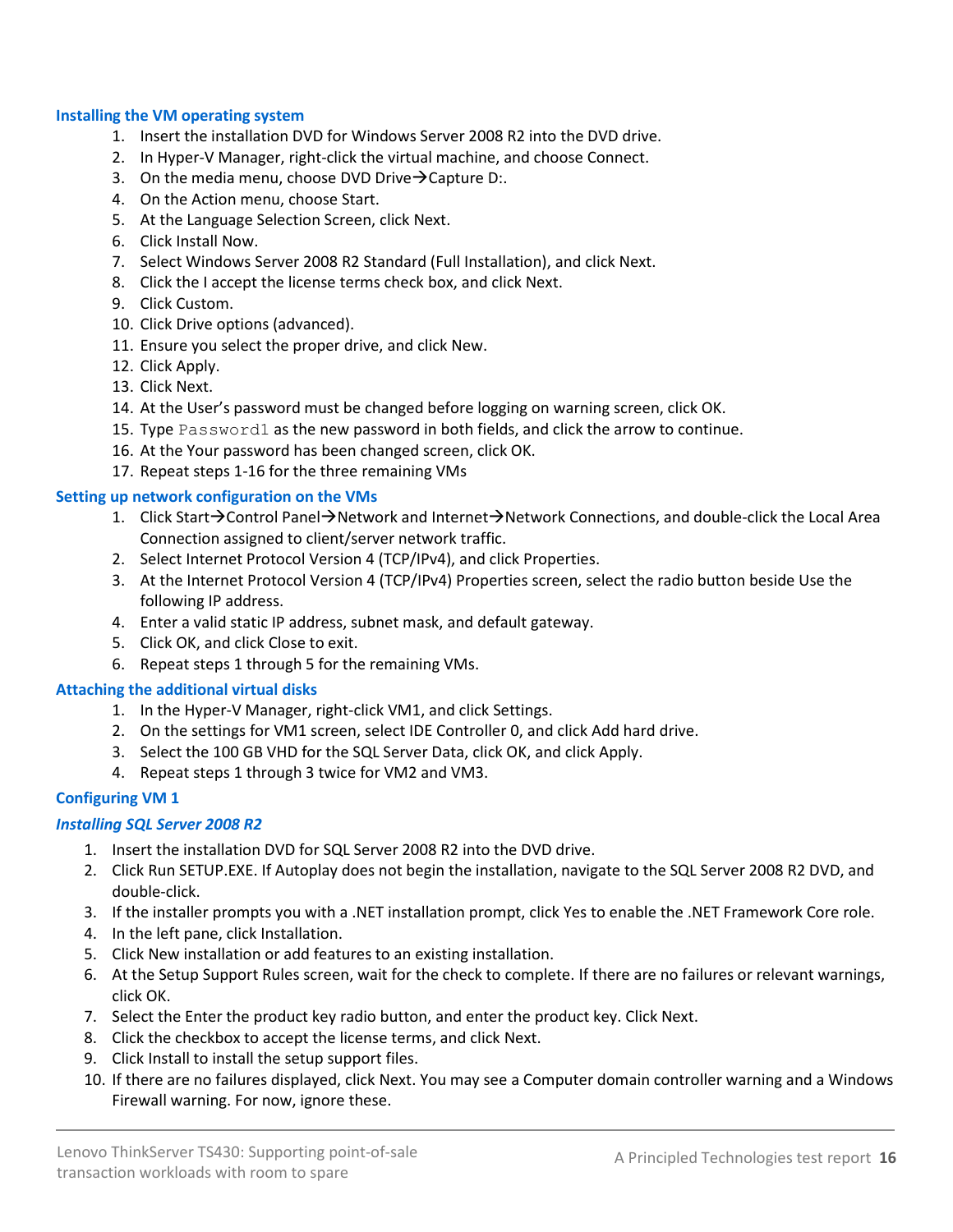- 11. At the Setup Role screen, choose SQL Server Feature Installation.
- 12. At the Feature Selection screen, select Database Engine Services, Full-Text Search, Client Tools Connectivity, Client Tools Backwards Compatibility, Management Tools –Basic, and Management Tools – Complete. Click Next.
- 13. At the Installation Rules screen, click Next when the check completes.
- 14. At the Instance configuration screen, leave the default selection of default instance, and click Next.
- 15. At the Disk space requirements screen, click Next.
- 16. At the Server configuration screen, choose NT AUTHORITY\SYSTEM for SQL Server Agent, and choose NT AUTHORITY\SYSTEM for SQL Server Database Engine. Click Next.
- 17. At the Database Engine Configuration screen, select Mixed Mode.
- 18. Enter and confirm a password for the system administrator account.
- 19. Click Add Current user. This may take several seconds.
- 20. Click Next.
- 21. At the Error and usage reporting screen, click Next.
- 22. At the Installation Configuration rules screen, check that there are no failures or relevant warnings, and click Next.
- 23. At the Ready to Install screen, click Install.
- 24. After installation completes, click Next.
- 25. Click Close.
- 26. Place the DVD Store backup file you prepared in the default location for SQL Server: C:\Program Files\Microsoft SQL Server\MSSQL10.MSSQLSERVER\MSSQL\Backup.
- 27. Click Start $\rightarrow$ All Programs $\rightarrow$ Microsoft SQL Server 2008 R2 $\rightarrow$ Configuration Tools, and click SQL Server Configuration Manager.
- 28. Expand SQL Server Network Configuration, and click Protocols for MSSQLSERVER.
- 29. Right-click TCP/IP, and select Enable.

#### **Preparing the Benchmark Factory client**

We completed the following steps on a separate desktop client.

#### *Installing Windows Server 2008 R2 SP1*

- 1. Insert the installation DVD for Windows Server 2008 R2 SP1 Enterprise into the DVD drive.
- 2. At the Language Selection Screen, click Next.
- 3. Click Install Now.
- 4. Select Windows Server 2008 R2 Enterprise (Full Installation), and click Next.
- 5. Click the I accept the license terms check box, and click Next.
- 6. Click Custom.
- 7. Click Next.
- 8. At the User's password must be changed before logging on warning screen, click OK.
- 9. Enter the desired password for the administrator in both fields, and click the arrow to continue.
- 10. At the Your password has been changed screen, click OK.
- 11. Click Start, type change power-saving settings and press Enter.
- 12. Click Change plan settings.
- 13. Change the Turn off the display drop-down menu to Never.
- 14. Click Save changes, and close the Power Options, Screen Saver Settings, and Personalization windows.

#### *Installing Client Connectivity Tools/SQL Server Management Studio*

- 1. Insert the SQL Server 2008 disk.
- 2. Select New SQL Server Stand-alone installation or Add features to existing installation.
- 3. On the Setup Support Rules screen, click OK.
- 4. On the Setup Support Files screen, click Next.
- 5. On the Installation Type screen, click Next.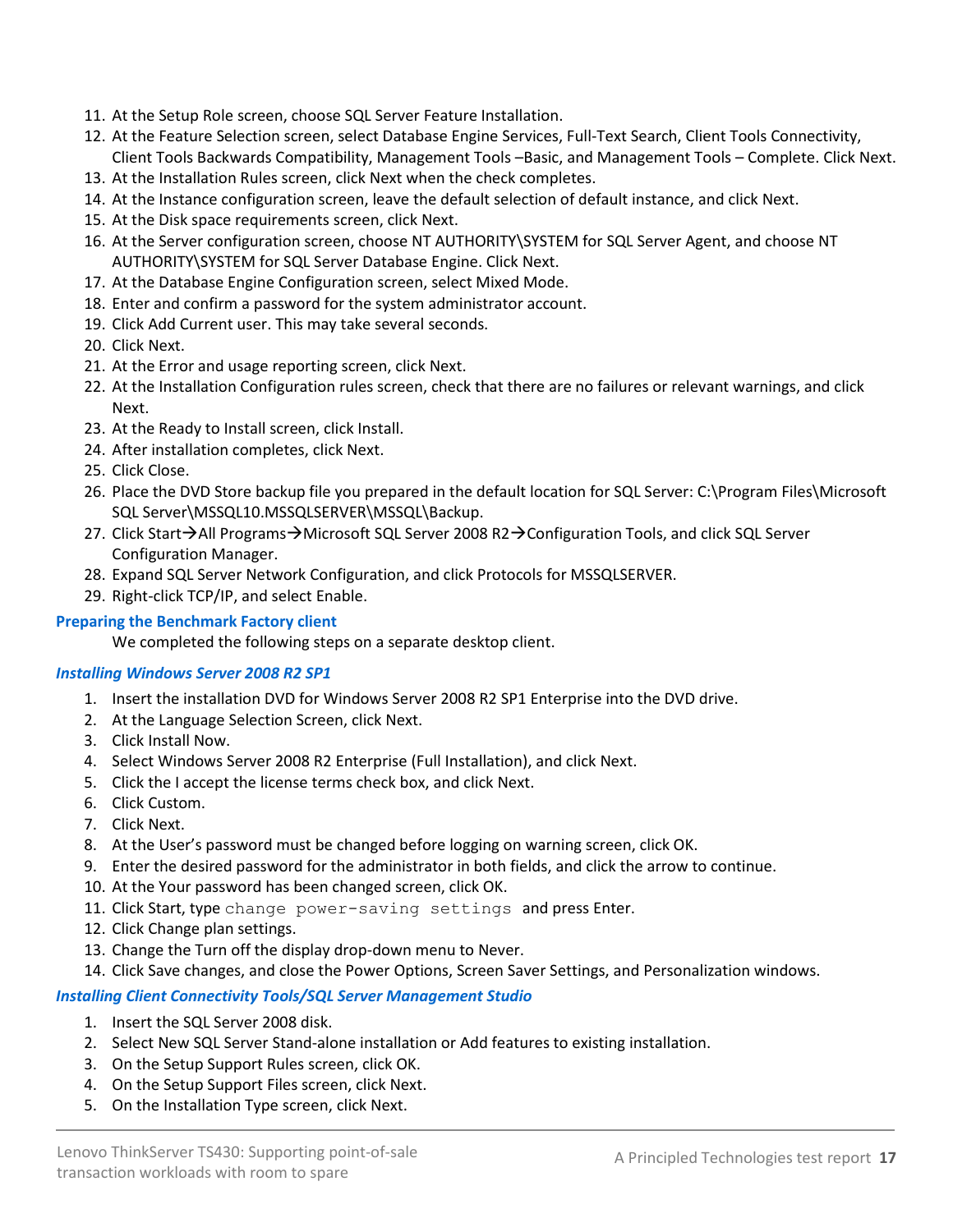- 6. On the Product Key screen, click Next.
- 7. At the License agreements screen, click Next.
- 8. On the Feature selection screen, check Management Tools Basic, and click Next.
- 9. On the Error and Usage Reporting screen, click Next.
- 10. On the Installation Rules screen, click Next.
- 11. On the Ready to Install screen, click Install.
- 12. On the Complete screen, click Close.

#### *Installing SQL Data Generator*

- 1. Download the SQL Toolbelt file.
- 2. Once the file has finished downloading, double-click the SQL Toolbelt.exe file.
- 3. In the Selecting the Tools to install box, uncheck all of the boxes, and click Next.
- 4. On the new page, uncheck everything **except** SQL Data Generator 1.2, and click Next.
- 5. Uncheck all of the boxes, and click Next.
- 6. Check the I accept the terms in the license agreement box, and click Next.
- 7. Install the program into the default location.
- 8. When the program is finished installing, click Close.

#### *Installing Benchmark Factory 6.6.1*

- 1. Double-click the exe to start the installation.
- 2. At the Welcome to the installer screen, click Next.
- 3. At the License Agreement, select I accept the terms, and click Next.
- 4. On the Destination Screen, select Next.
- 5. On the Ready to install program screen, select Yes install the default repository database, and click Install.

#### **Configuring VM 2**

#### *Installing SharePoint Server 2010*

- 1. Insert the installation DVD, and capture the DVD drive in the VM session.
- 2. Launch setup.exe, and click Install software prerequisites.
- 3. At the Welcome to the Microsoft SharePoint 2010 Products Preparation Tool screen, click Next.
- 4. Accept the EULA, and click Next.
- 5. When the prerequisites finish installing, click Finish.
- 6. On the main SharePoint installation menu, click Install SharePoint Server.
- 7. Enter your product license key, and click Continue.
- 8. Accept the EULA, and click Continue.
- 9. Choose the Stand-Alone server type, and click Install.
- 10. When the installation finishes, check the box for Run the SharePoint Products Configuration Wizard now, and click Close.
- 11. On the Welcome to SharePoint Products screen, click Next.
- 12. On the pop-up warning about services that will need to be restarted during the configuration, click Yes.
- 13. When the wizard has completed the configuration, click Finish.

#### **Configuring VM 3**

#### *Setting up prerequisites to Exchange Server 2010*

- 1. Select Start $\rightarrow$ Administrative Tools $\rightarrow$ Server Manager.
- 2. Click Add Roles.
- 3. At the Before You Begin screen, click Next.
- 4. At the Select Server Roles screen, click Web Server (IIS).
- 5. If prompted by an Add features required for Web Server (IIS) pop-up window, click Add Required Features.
- 6. Click Next.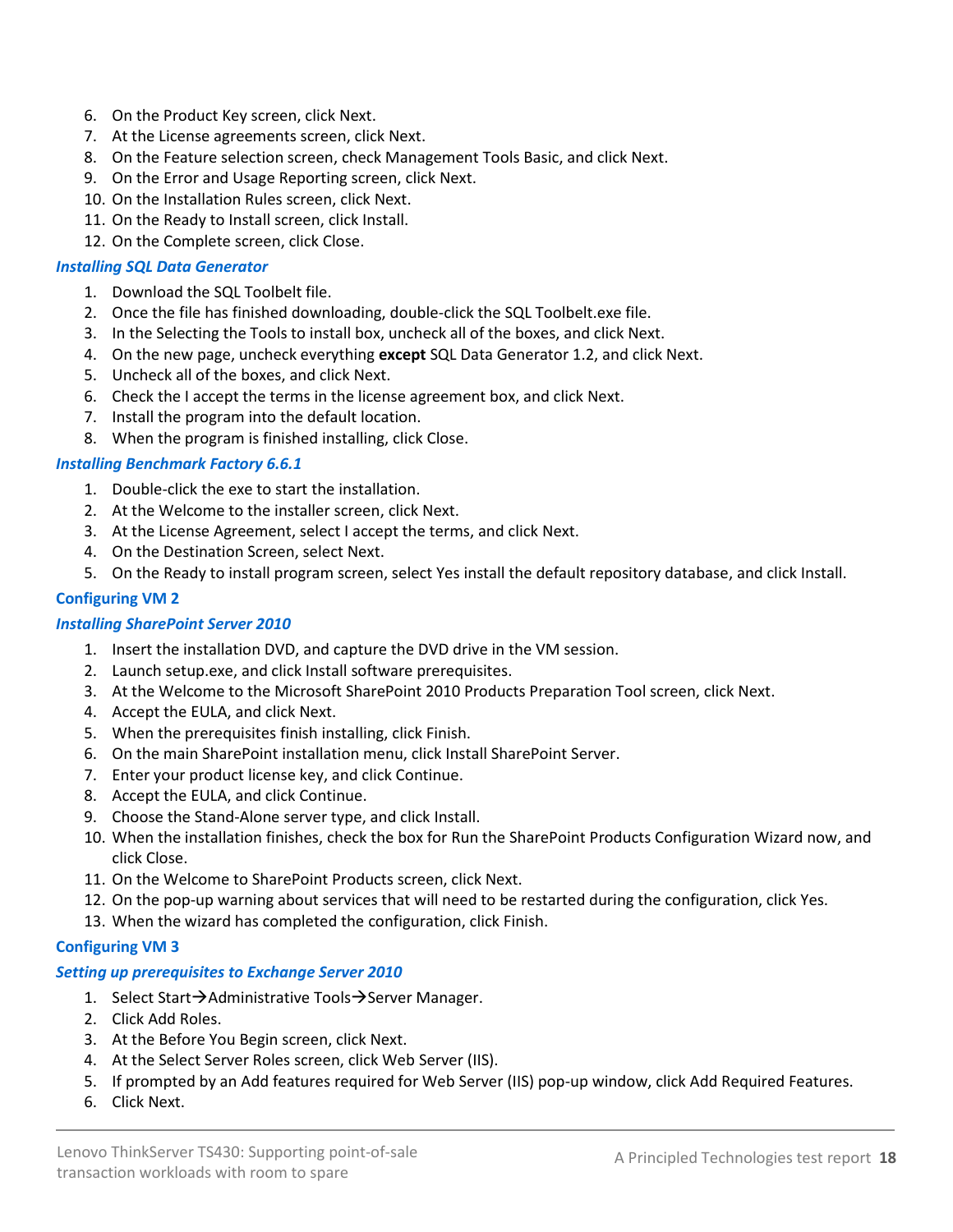- 7. At the Web Server (IIS) screen, click Next.
- 8. At the Select Role Services screen, select the IIS 6 Metabase Compatibility, IIS 6 Management Console, Basic Authentication, Windows Authentication, Digest Authentication, and Dynamic content Compression checkboxes, and click Next.
- 9. At the Confirm Installation Selections screen, click Install.
- 10. At the Installation Results screen, click Close.
- 11. Select Start $\rightarrow$ Administrative Tools $\rightarrow$ Server Manager.
- 12. Click Features.
- 13. Click Add Features.
- 14. Select .NET Framework 3.5.1 Features.
- 15. When the Add Features Wizard pop-up window prompts you, click Add Required Role Services.
- 16. Click Next.
- 17. At the Introduction to Web Server (IIS) screen, click Next.
- 18. At the Select Role Services screen, click Next.
- 19. Click Install.
- 20. At the Installation Results screen, click Close.
- 21. Download the Microsoft Filter Pack 2.0. [\(http://www.microsoft.com/downloads/en/details.aspx?FamilyID=5cd4dcd7-d3e6-4970-875e-aba93459fbee\)](http://www.microsoft.com/downloads/en/details.aspx?FamilyID=5cd4dcd7-d3e6-4970-875e-aba93459fbee)
- 22. Run FilterPackx64.EXE.
- 23. Click Next.
- 24. Click I accept the terms in the License Agreement, and click Next.
- 25. Click OK when installation is complete.
- 26. Click Start $\rightarrow$ Administrative Tools $\rightarrow$ Services.
- 27. Right-click the Net.Tcp Port Sharing service, and click Properties.
- 28. Change the Net.Tcp Port Sharing startup type to Automatic, and click OK.
- 29. Open a command prompt, type ServerManagerCmd –i RSAT-ADDS and press Enter.
- 30. Reboot the server.

### *Setting up Exchange Server 2010*

- 1. Insert the Exchange Server 2010 installation DVD, and capture the DVD drive in the VM session. When the Autoplay window appears, click Run Setup.EXE.
- 2. The installer should consider steps 1 and 2 to be complete (they appear grayed out). Click the link to Step 3: Choose Exchange Language Option.
- 3. Click Install only languages from the DVD.
- 4. Click the link to Step 4: Install Microsoft Exchange Server.
- 5. To go past the introduction screen, click Next.
- 6. Accept the license agreement, and click Next.
- 7. Select No for error reporting, and click Next.
- 8. Select Typical Exchange Server Installation, and click Next.
- 9. Leave the organization name at default (First Organization), and click Next.
- 10. At the question about client computers running Outlook 2003 or Entourage, select Yes, and click Next.
- 11. To accept defaults for Configure Client Access server external domain, click Next.
- 12. At the Customer Experience Improvement Program screen, select I don't wish to join the program at this time, and click Next.
- 13. If a warning about a lack of SMTP appears after the check finishes, ignore it for now. We address this issue in steps 17-26 below.
- 14. Click Install to start the installation process.
- 15. When the installation has completed, click Finish. Exchange should automatically open the Exchange Management Console.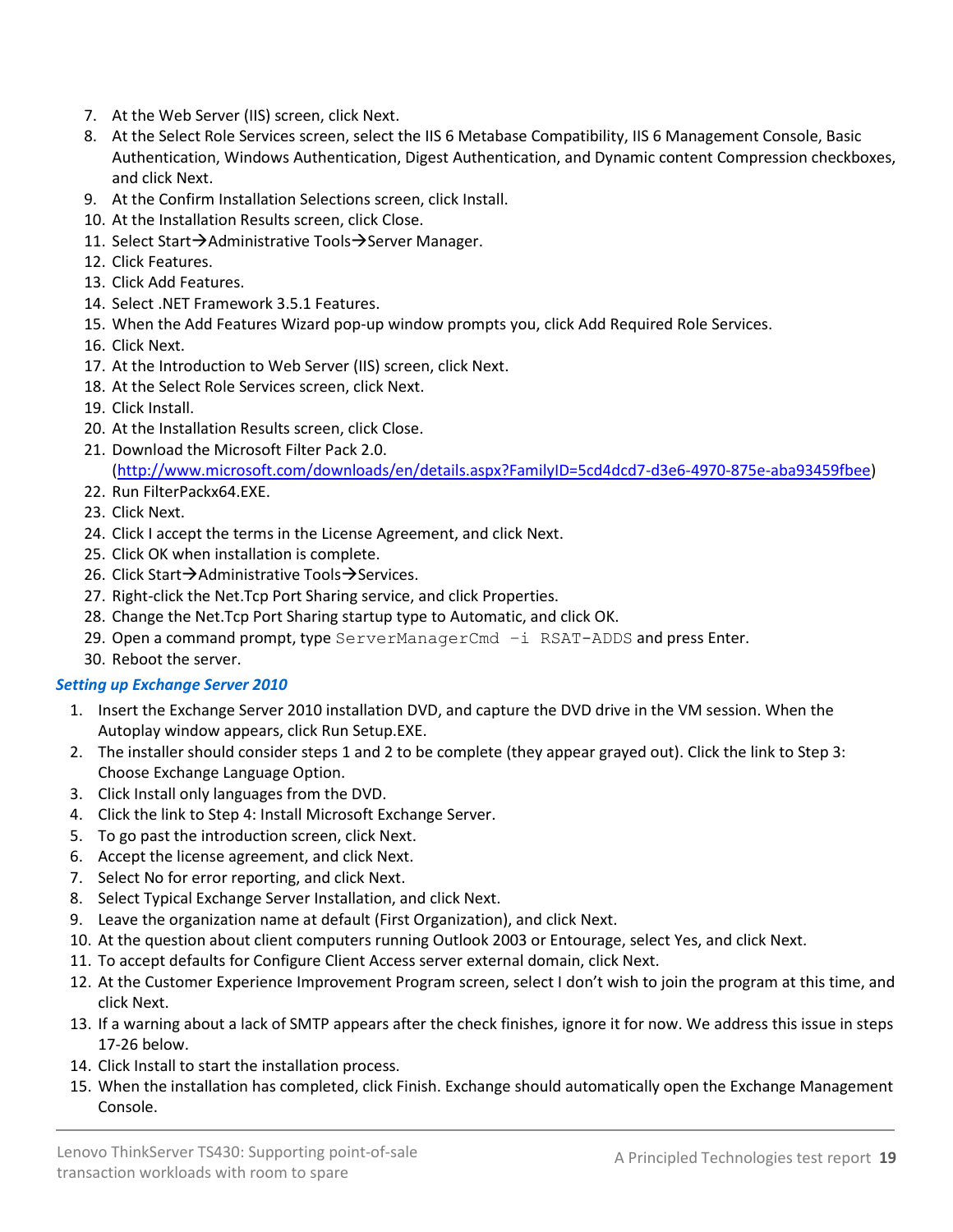- 16. If Exchange does not automatically open the Exchange Management Console, click Start $\rightarrow$ All Programs→Microsoft Exchange Server 2010→Exchange Management Console.
- 17. In the left pane, expand Microsoft Exchange On-Premises, expand Organization Configuration, and select Hub Transport.
- 18. In the Actions pane on the far right, select New Send Connector.
- 19. Name the send connector SMTP, select the intended use as Internet, and click Next.
- 20. In the Address space window, click Add.
- 21. In the SMTP Address Space window, type  $*$  as the address, ensure that the installer has checked Include all subdomains, and click OK.
- 22. Click Next.
- 23. On the Network settings page, select Use domain name system (DNS) "MX" records to route mail automatically, and click Next.
- 24. Accept the defaults in the Source Server window, and click Next.
- 25. At the New Connector page, click New to create the connector.
- 26. Click Finish to close the New SMTP Send Connector wizard.

## **Configuring VM 4**

### *Installing SQL Server 2008 R2*

- 1. Insert the installation DVD for SQL Server 2008 R2 into the DVD drive.
- 2. Click Run SETUP.EXE. If Autoplay does not begin the installation, navigate to the SQL Server 2008 R2 DVD, and double-click.
- 3. If the installer prompts you with a .NET installation prompt, click Yes to enable the .NET Framework Core role.
- 4. In the left pane, click Installation.
- 5. Click New installation or add features to an existing installation.
- 6. At the Setup Support Rules screen, wait for the check to complete. If there are no failures or relevant warnings, click OK.
- 7. Select the radio button beside Enter the product key, and enter the product key. Click Next.
- 8. Click the checkbox to accept the license terms, and click Next.
- 9. Click Install to install the setup support files.
- 10. If there are no failures displayed, click Next. You may see a Computer domain controller warning and a Windows Firewall warning. For now, ignore these.
- 11. At the Setup Role screen, choose SQL Server Feature Installation.
- 12. At the Feature Selection screen, select Database Engine Services, Full-Text Search, Client Tools Connectivity, Client Tools Backwards Compatibility, Management Tools –Basic, and Management Tools – Complete. Click Next.
- 13. At the Installation Rules screen, click Next once the check completes.
- 14. At the Instance configuration screen, leave the default selection of default instance, and click Next.
- 15. At the Disk space requirements screen, click Next.
- 16. At the Server configuration screen, choose NT AUTHORITY\SYSTEM for SQL Server Agent, and choose NT AUTHORITY\SYSTEM for SQL Server Database Engine. Click Next.
- 17. At the Database Engine Configuration screen, select Mixed Mode.
- 18. Enter and confirm a password for the system administrator account.
- 19. Click Add Current user. This may take several seconds.
- 20. Click Next.
- 21. At the Error and usage reporting screen, click Next.
- 22. At the Installation Configuration rules screen, check that there are no failures or relevant warnings, and click Next.
- 23. At the Ready to Install screen, click Install.
- 24. After installation completes, click Next.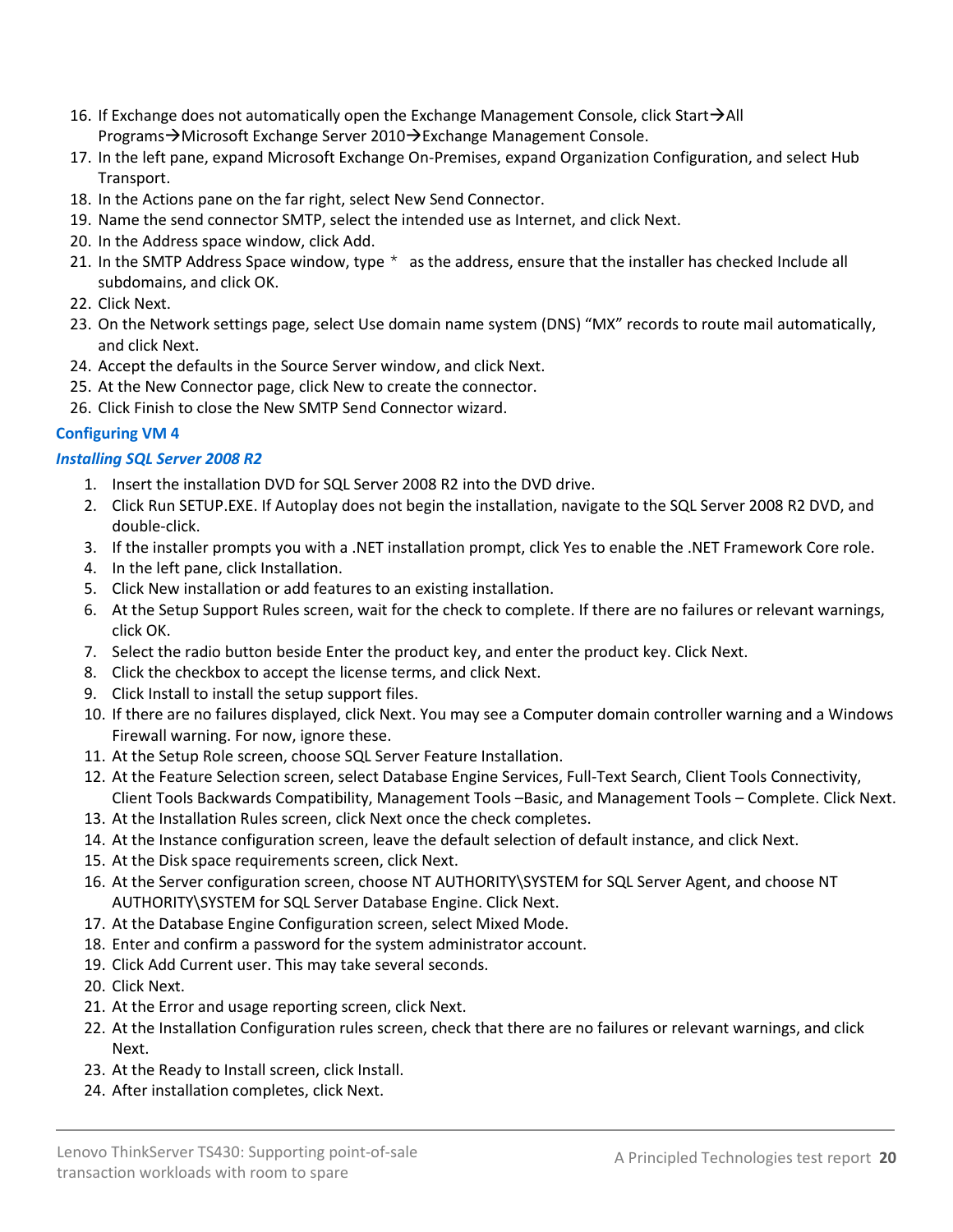- 25. Click Close.
- 26. Place the DVD Store backup file you prepared in the default location for SQL Server: C:\Program Files\Microsoft SQL Server\MSSQL10.MSSQLSERVER\MSSQL\Backup.
- 27. Click Start→All Programs→Microsoft SQL Server 2008 R2→Configuration Tools, and click SQL Server Configuration Manager.
- 28. Expand SQL Server Network Configuration, and click Protocols for MSSQLSERVER.
- 29. Right-click TCP/IP, and select Enable.

#### *Installing Microsoft Dynamics GP*

- 1. Log into Windows as a user with system administrator privileges.
- 2. Double-click the Setup.exe file to open the Microsoft Dynamics GP installation window from the Microsoft Dynamics GP2010 installation media.
- 3. If one or more of the following componentsisn't installed, the Microsoft Dynamics GP 2010 Bootstrapper Setup window opens to install the missing component or components.
	- Microsoft Windows Installer 4.5
	- Microsoft .NET Framework 3.5 SP1
	- Microsoft SQL Server Native Client 10.0
	- Dexterity Shared Components 11.0
	- Microsoft Application Error Reporting 11.0
	- Open XML SDK 2.0 for Microsoft Office
	- Microsoft Lync 2010 SDK Runtime
- 4. Click Microsoft Dynamics GP.
- 5. Select the Create new instance option, enter a name for the new instance, and click Next.
- 6. Select United States in the Country/Region Selection window, and click Next.
- 7. Accept the software license agreement, and click Next.
- 8. Select the features in the Select Features window, and click Next.
- 9. Accept the default installation folder, and click Next.
- 10. To set up an ODBC data source, enter the name you assigned to the SQL Server when you installed Microsoft SQL Server, and click Next.
- 11. In the Install Program window, click Install.
- 12. In the Installation Complete window, click Exit.
- 13. Before you start Microsoft Dynamics GP Utilities, check for and install the current service pack for Microsoft Dynamics GP 2010.

#### *Setting up Microsoft Dynamics GP 2010 using Microsoft Dynamics GP Utilities*

- 1. Start Microsoft Dynamics GP Utilities (Start $\rightarrow$ Programs $\rightarrow$ Microsoft Dynamics $\rightarrow$ GP 2010 $\rightarrow$ GP Utilities).
- 2. Verify your server name, enter a system administrator user ID and password in the Welcome to Microsoft Dynamics GP Utilities window, and click OK.
- 3. The Additional Tasks window opens. In the Additional Tasks window, you can choose to do the following:
	- add sample data
	- create a company
	- remove SOP message and Invoicing message
	- update modified forms and reports
	- synchronize forms and reports dictionaries
	- start Microsoft Dynamics GP
	- end the installation
- 4. If you select a task, click Process; otherwise, click Exit.

#### *Creating a company*

- 1. Select the Create a company option in the Additional Tasks window, and click Process.
- 2. In the Create Company window, enter a company ID and name, and select Additional options.
- 3. Click Next.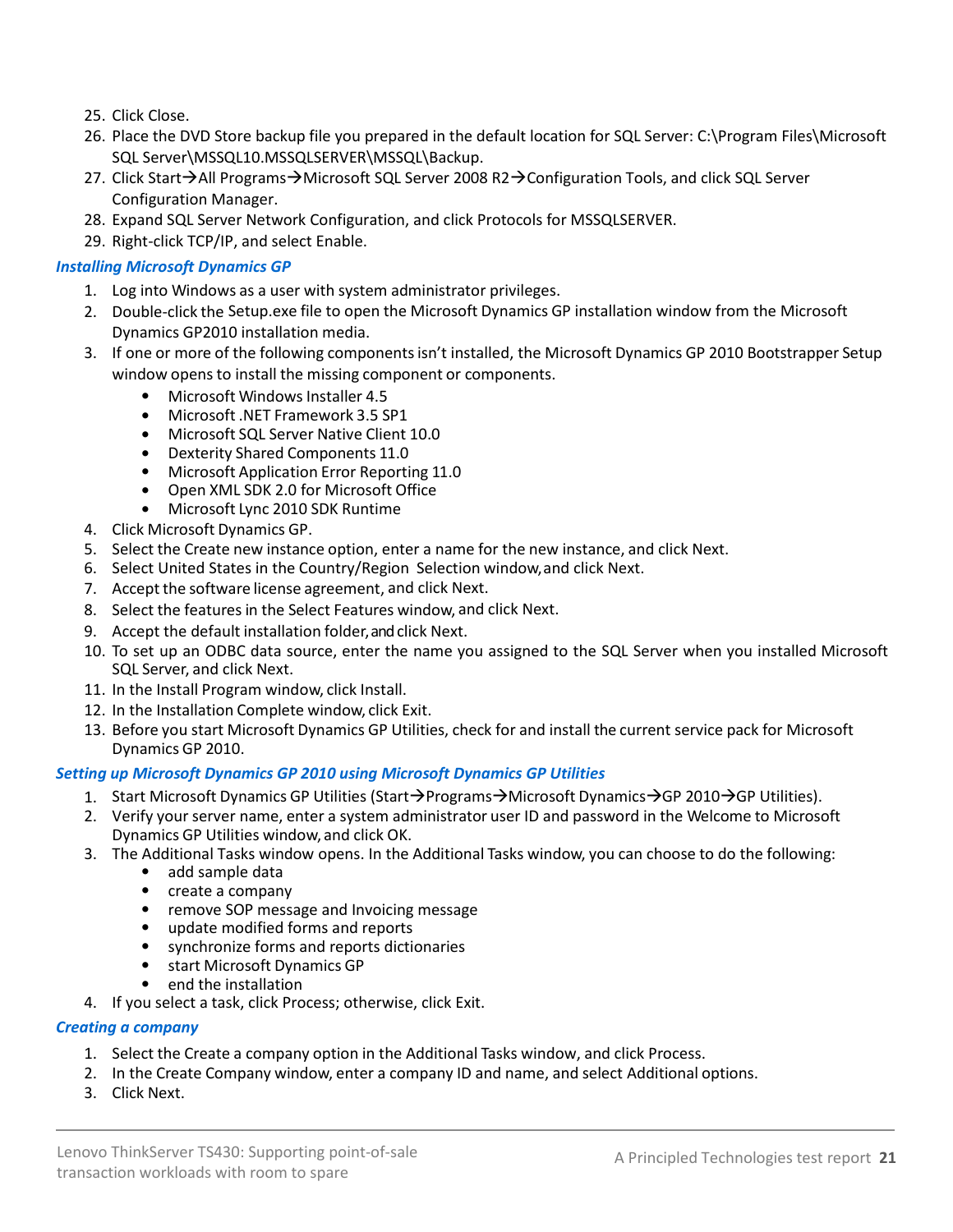- 4. In the Database Setup window, select a default location for new files that will be created.
- 5. The Confirmation window appears. Confirm your selections. If the selections are correct, click Finish.
- 6. The Server Installation Progress window appears, showing progress as tables loaded.
- 7. In the Business Intelligence Reports Setup window, select the business intelligence components to deploy. Click Next. The window that opens depends on the components selected.
- 8. Leave the components unmarked, and click Next. The Company Setup Options window appears, where you can do one of the following:
- 9. select to use a wizard to migrate data from QuickBooks or Peachtree
- 10. use a wizard to enter basic configuration options
- 11. configure the company later using the Setup Checklist window in Microsoft Dynamics GP
- 12. Click Next. If you decided to configure your company later, the Additional Tasks window reappears. You can click Create a company to set up a second company, start Microsoft Dynamics GP, or Exit.
- 13. If you decided to use a wizard to migrate or configure your company data, the Rapid Migration Tool or the Rapid Configuration Tool starts.